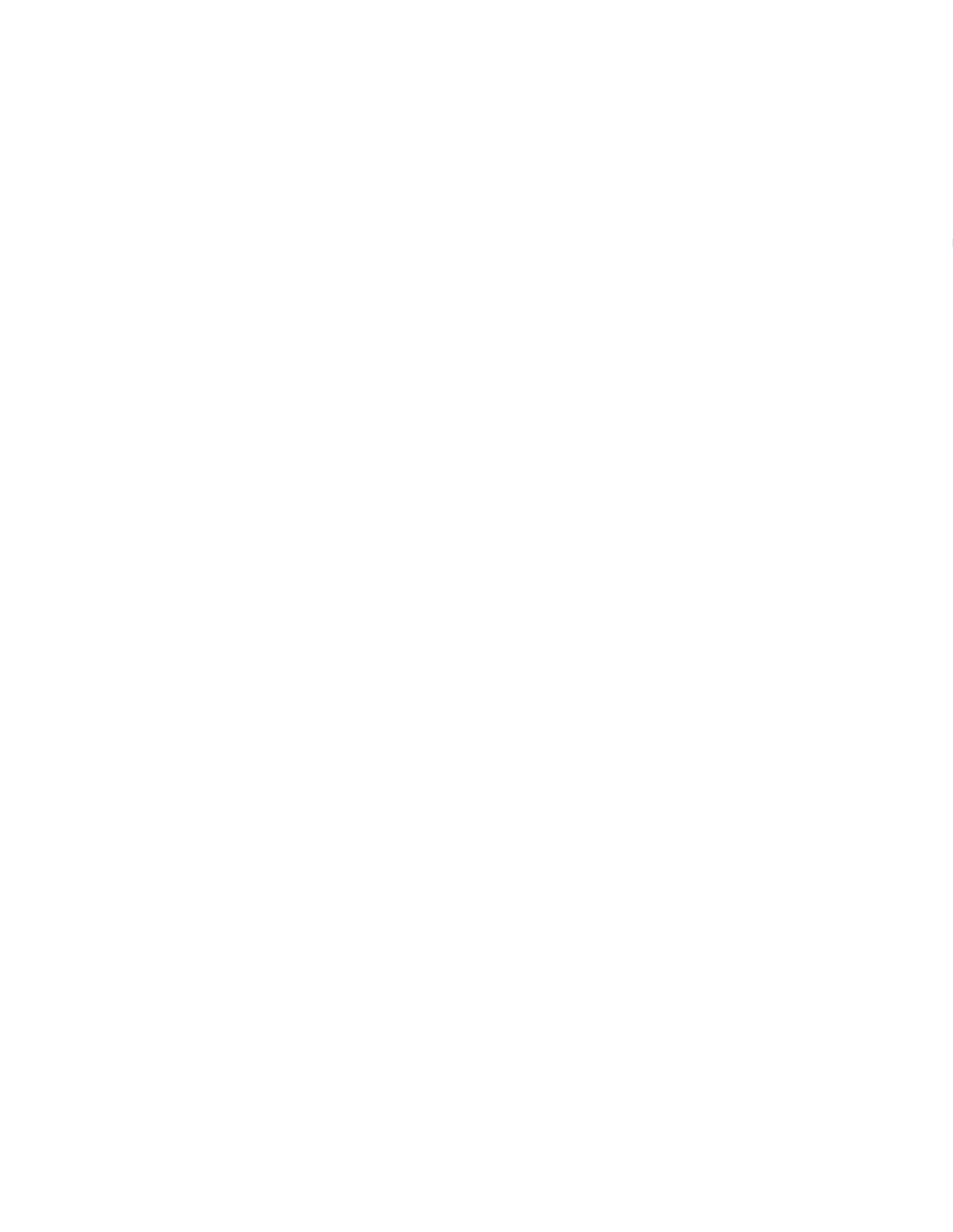# **CONTENTS**

| The Israeli Ethos of Conflict: Its Constituent Beliefs 7 |
|----------------------------------------------------------|
| The Israeli Ethos of Conflict as a Whole  13             |
|                                                          |
|                                                          |
|                                                          |

**Web address for this working paper: http://icar.gmu.edu/wp\_27\_oren.pdf**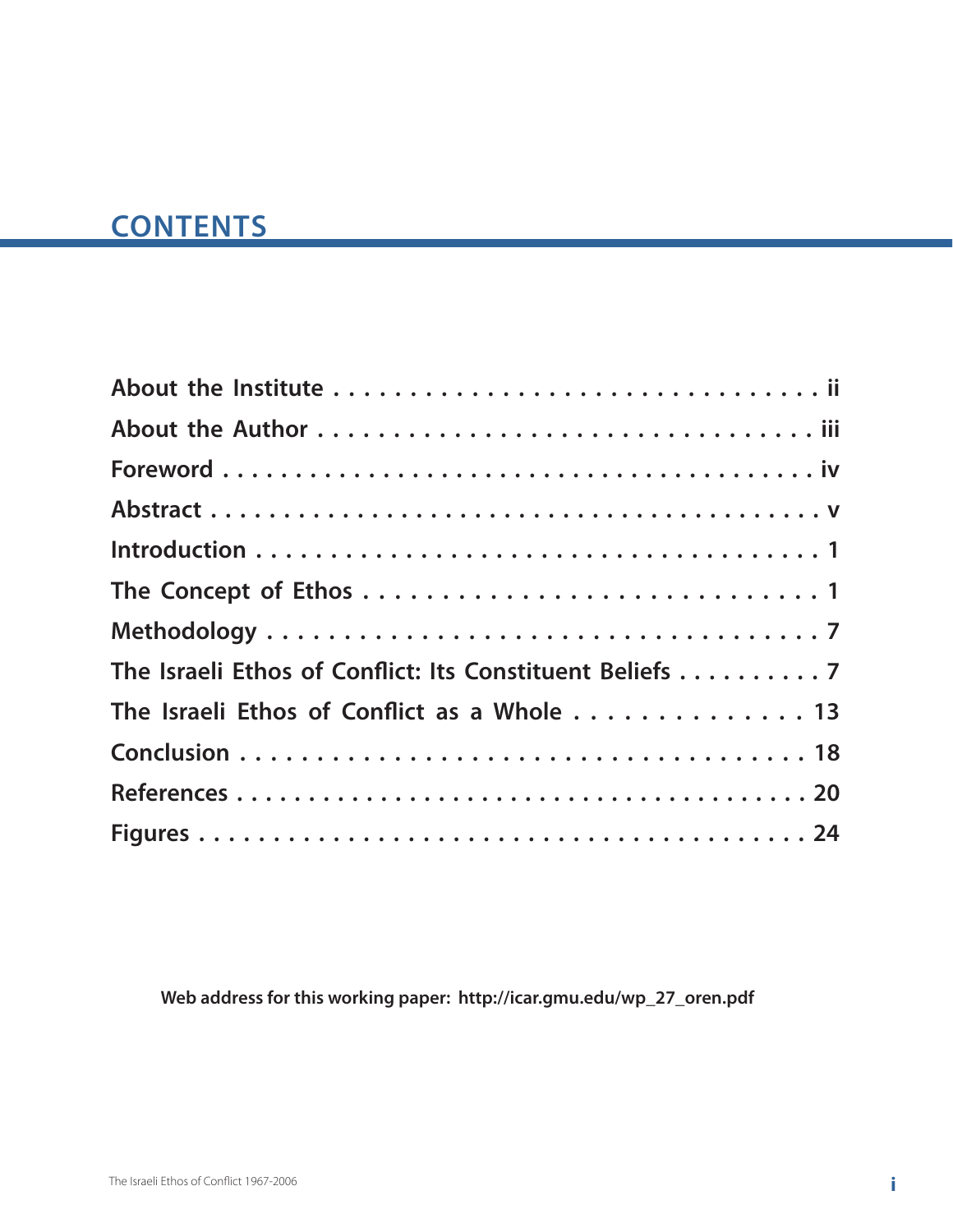# **ABOUT THE INSTITUTE**

The Institute for Conflict Analysis and Resolution at George Mason University in Arlington, Virginia, has as its mission to advance the understanding and resolution of significant and persistent conflicts among individuals, communities, identity groups, and nations. In the fulfillment of its mission, ICAR conducts a wide range of programs and outreach activities. Academic programs include undergraduate and graduate programs, doctoral and master degrees, and graduate certificates in conflict analysis and resolution.

The Institute's major research interests cluster around four overall themes: globalization and conflict, religion and conflict, reflective practice, and dynamics of change. In addition, faculty/student practice teams analyze and address topics such as conflicts in schools and other community institutions, crime and violence, jurisdictional conflicts between local agencies of government, and international conflicts. Individual members of the faculty provide clinical consultant services and advise in the development of academic programs on conflict resolution nationally and internationally. Last but not least, the Institute offers public programs and educational activities that include the annual Lynch Lecture Series, and regular colloquia on the whole spectrum of the speciality.

All of these activities, and the substantive body of professional literature its faculty, doctoral students, and alumni generate, combine to make ICAR a regional, national, and international resource for current theory and research development in conflict analysis and resolution.

For more information on academic programs and events, please call (703) 993-1300 or visit ICAR's web page at icar.gmu.edu.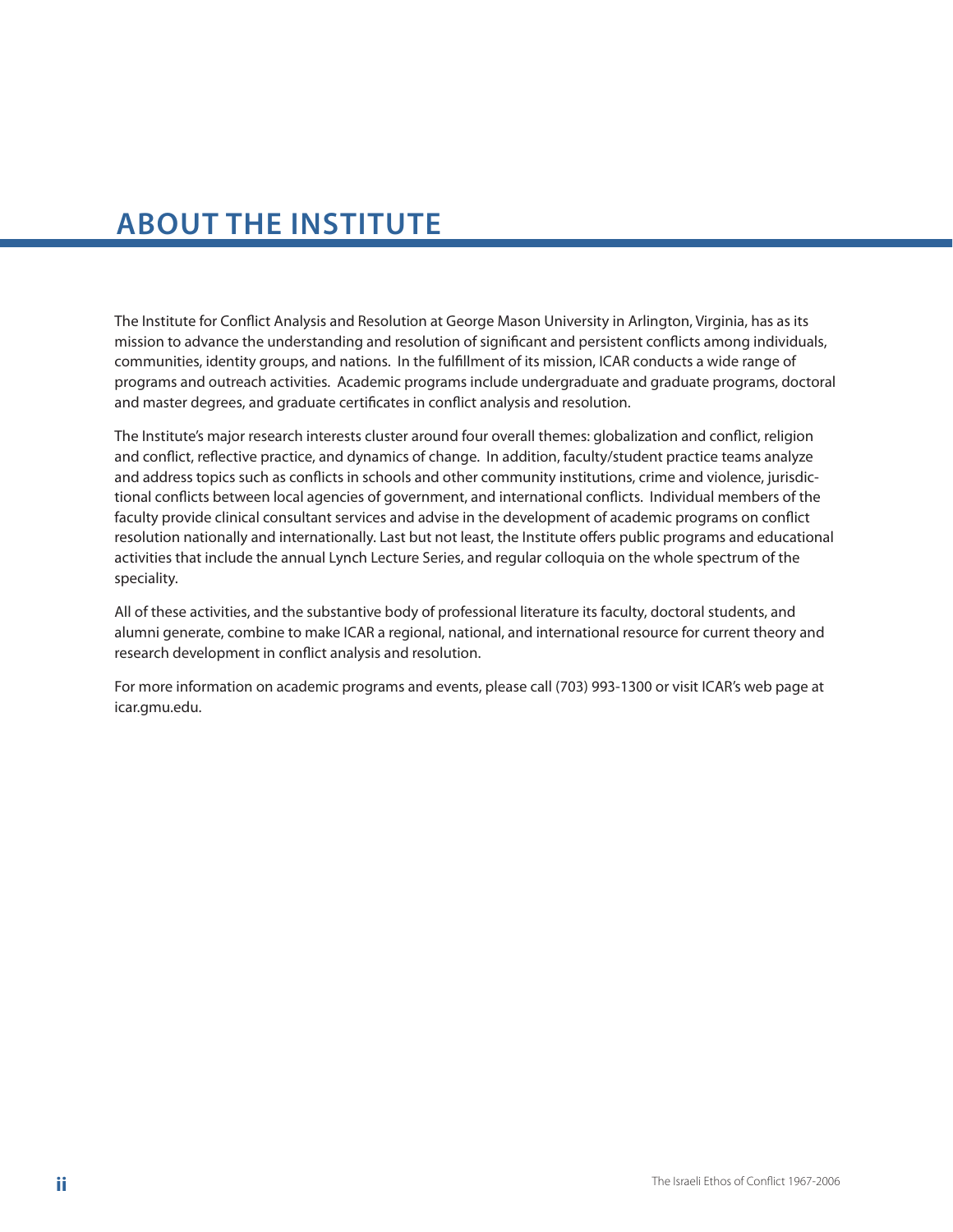# **ABOUT THE AUTHOR**

Neta Oren is a visiting scholar for the Institute of Conflict Analysis and Resolution at George Mason University. She received her PhD in Political Science from Tel Aviv University and her M.A. from the Hebrew University. Her dissertation, "The Impact of Major Events in the Arab-Israeli Conflict on the Ethos of Conflict in the Israeli Jewish Society (1967-2000), " was awarded the Israeli Political Science Association's Best Ph.D. Dissertation award for 2005.

Dr. Oren also held a research position at JDC- Brookdale Institute in Jerusalem for 6 years. The results of her research have been presented at numerous international conferences in Europe and the US such as the annual meeting of the American Political Science Association and the annual meeting of the International Society for Political Psychology. Her publications include chapters in books such as *The Psychology of Ethnic and Cultural Conflict* (2004) and *Why They Die: Civilian Devastation in Violent Conflict* (in press). She has written numerous scholarly articles that were accepted by international journals such as *International Journal of Intercultural Relations*, *Journal of Peace Research*, and *Peace and Conflict: Journal of Peace Psychology*. Her research interests are: conflict resolution, political psychology, political communication, public opinion, and the Arab-Israeli conflict.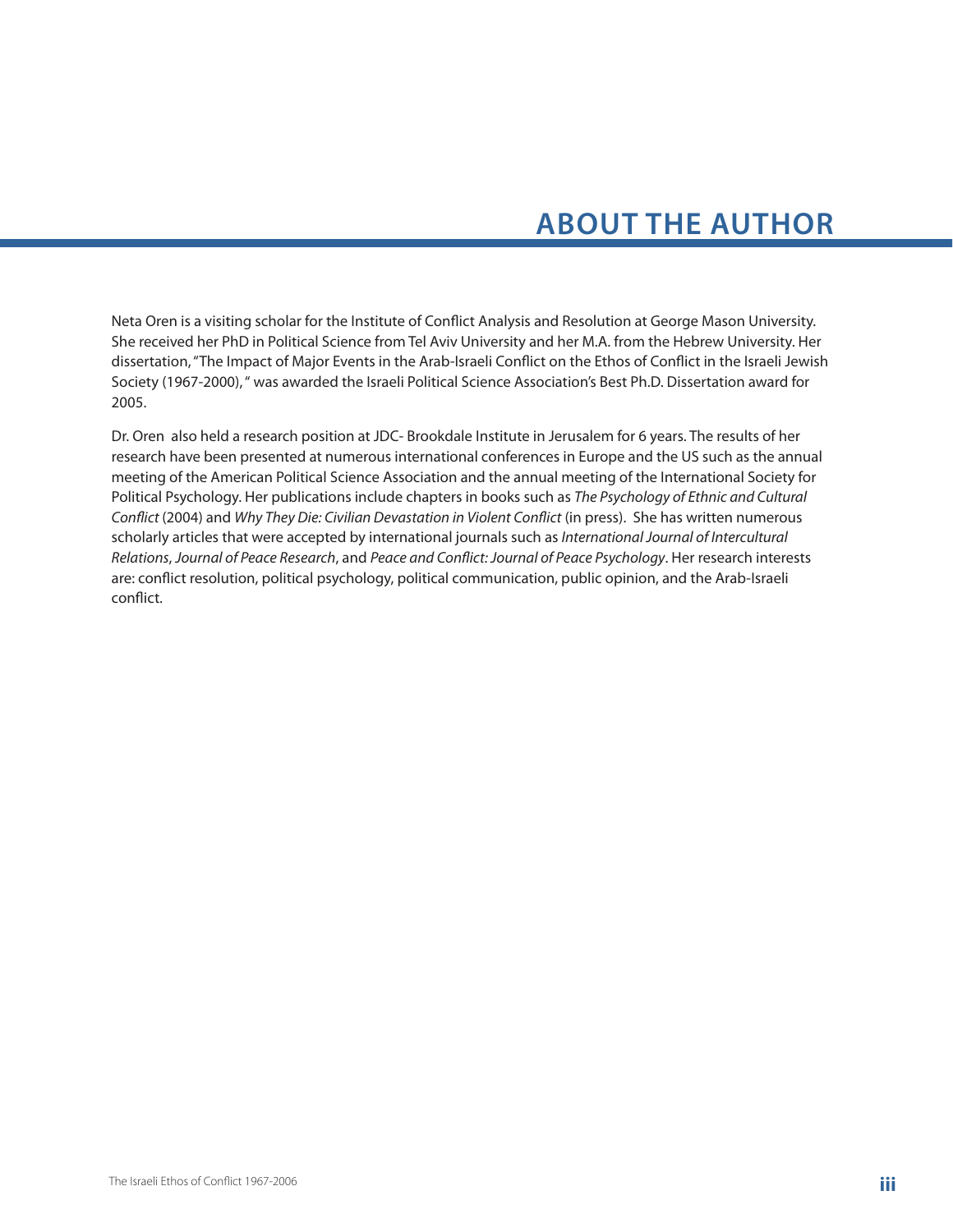# **FOREWORD**

This working paper makes three important contributions to scholarship. First, it adds considerably to what we know about societal ethos—the central beliefs, attitudes, and values that are embraced by most members of a society and shape its policies and decisions. The author portrays ethos as a dynamic entity, constantly changing in a variety of ways. Some elements may strengthen while others weaken, new elements may be added and old ones dropped, and "ethos as an aggregate may strengthen or weaken." Change often derives from the impact of new events. But it may also result from a society's efforts to resolve contradictions between elements of its ethos. In discussing the latter, the author draws imaginatively on social psychological theory about reactions to cognitive imbalance.

The paper's second contribution is to conflict theory. Much attention is paid to the ethos of conflict that develops when a society is engaged in intractable conflict with another society. This subset of the total ethos both derives from the conflict and contributes to its conduct.

The third contribution involves a description and analysis of the Israeli ethos of conflict over the past 40 years. The author divides this sweep of history into five time periods, demarcated by the most critical events in the conflict. Elements of the ethos that waxed and waned across these periods include Zionists goals, faith in Israeli military might, perceptions of dangers associated with a Palestinian state, willingness to sacrifice for the nation, and the desire for peace.

Among the most interesting findings reported in this paper is that the Oslo agreement that temporarily settled the Israeli-Palestinian conflict was preceded by five years of conciliatory changes in the Israeli ethos. Belief in Israeli military supremacy declined, perceived threat from more distant enemies increased, fear of a Palestinian state declined, and there was an increase in the desire for peace. This finding suggests that changes in ethos can predict future policy changes.

In summary, this paper presents a perceptive and highly stimulating blend of theory and research, which should be of great interest to students in three fields: societal change, conflict dynamics, and the history of Israel.

Dean G. Pruitt, Series Editor July, 2009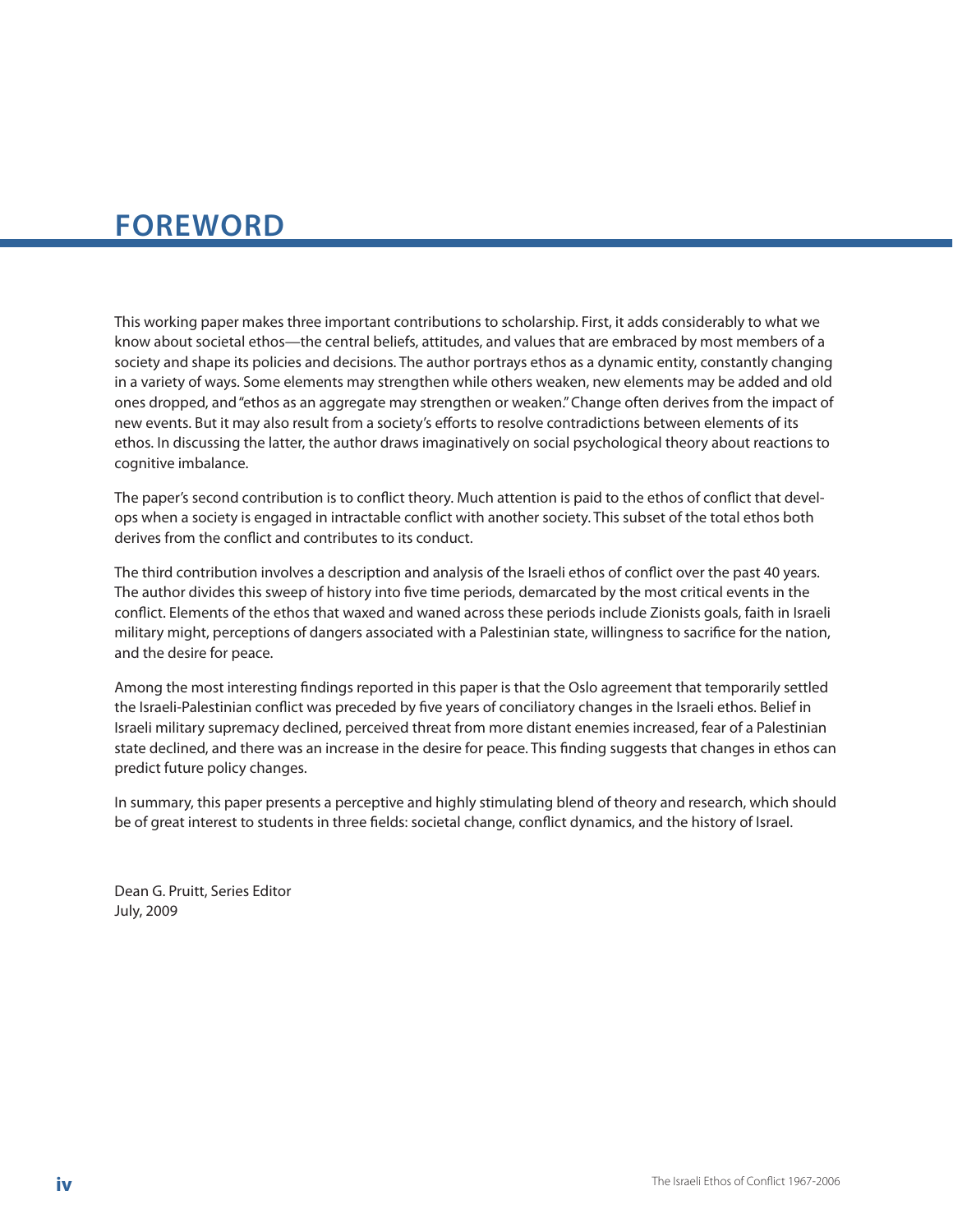# **ABSTRACT**

This study focuses on a major component of the psychological repertoire that evolves during an intractable conflict – the ethos of conflict and the changes in this ethos over time. The study presents a theoretical framework that can be used to analyze and explain changes in ethos of intractable conflict, and also refers to the relationship between changes in the ethos and policy preferences in the realm of conflict resolution.

The study then uses the Arab-Israeli conflict and related ethos as a case study for the application of this framework. Analysis of Israeli opinion polls, cultural products and political platforms revealed that during the years 1977 until 2000 some of the beliefs that comprised the Israeli ethos of conflict lost their status as widely held societal beliefs (for example beliefs rejecting the Palestinian claims to self-determination). Other beliefs retained their place in the conflict ethos but their support in the Israeli public diminished (beliefs extolling the prestige of the Israeli military). Still other beliefs, specifically about peace and about the nature of the existential threat to Israel, significantly changed their content. These changes in turn intensified the internal contradictions between the beliefs in the ethos. After an initial suppression and denial, the Israeli society started acknowledging the inconsistencies among its ethos values (for instance, maintaining a Jewish majority, democracy, and peace) and tried to solve them by changing the context that was activating the inconsistencies.

The end result of all of the changes described above was a reduced tendency to consider the conflict as a sum-zero game, an increase of motivation to end the conflict, and of optimism about finding a solution – the two main conditions producing ripeness for conflict resolution. However, the events of 2000 with the eruption of the *Second Intifada* and its violence reversed the trend and restrengthened some of the societal beliefs in the ethos of conflict, which caused the current decrease in Israeli optimism and motivation to end the conflict.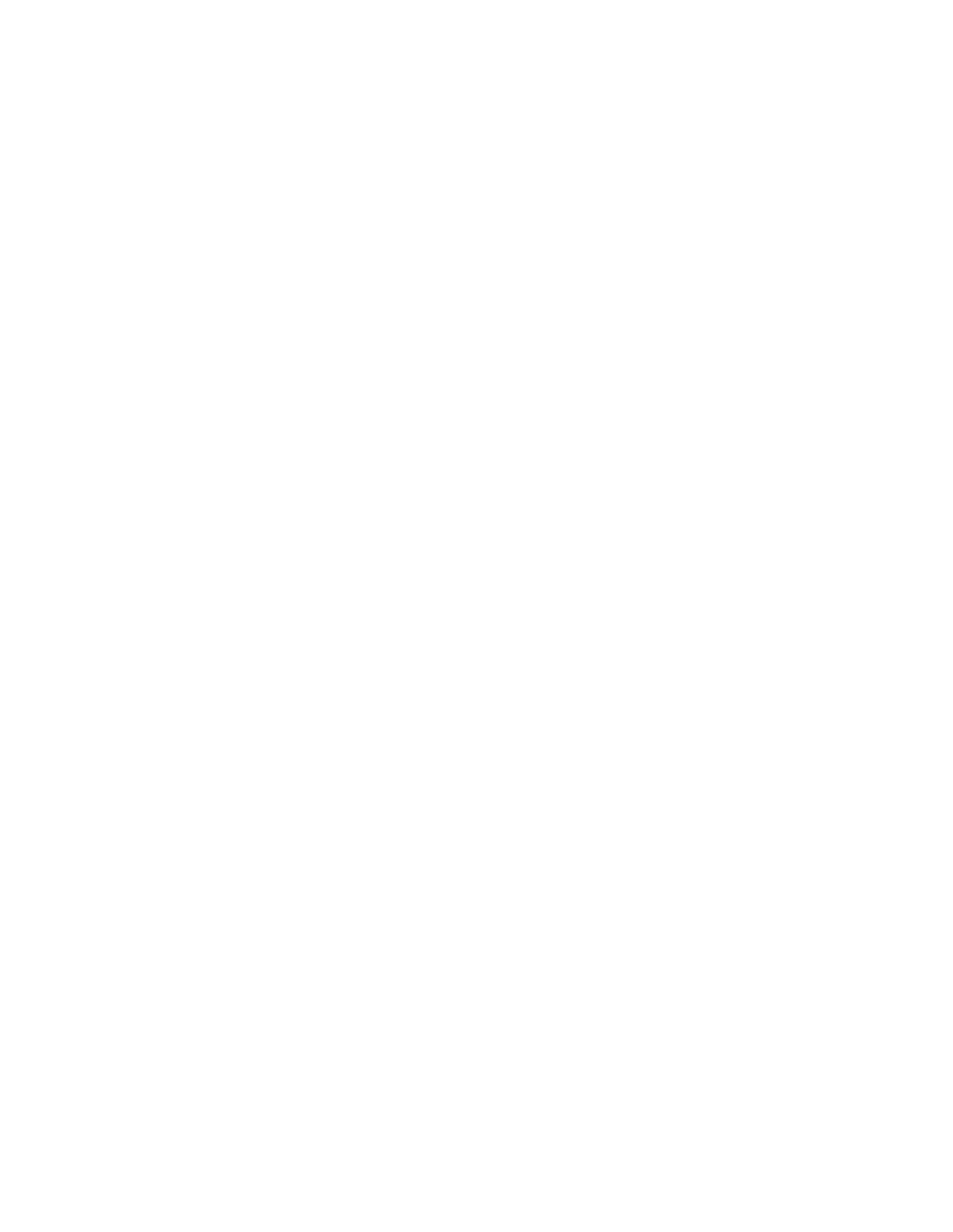### **Introduction**

Bitter and prolonged conflicts have dominated the life of many nations in our world. In this phase of their history, these nations comprise generations upon generations who have only known the experience of being in conflict with another society. The conflict dominates the national identity and controls the way the past and present are viewed by the individuals as well as their aspirations for the future. In these nations, the conflict often appears in school textbooks. It also leaves its marks on popular cultural products like literature, cinema, and theater. In addition, it dominates the discussion in the media and frequently frames the political discourse in the country. In other words, the conflict shapes the ethos of the society.

Israel is a typical example. The long Arab-Israeli conflict has played a crucial role in the history of the state of Israel. Hence, it is not surprising that this conflict has shaped many of Israel's societal beliefs (Bar-Tal, 1998a; Bar-Tal & Oren, 2000). Numerous books in recent years, which have provided an analysis of common beliefs about this conflict, include the following: Ben-Shaul (1997) studied siege beliefs in Israeli society. Podeh (2002) analyzed images of the Arabs; Ben-Amos and Bar-Tal (2004) studied Israeli patriotism; Ben-Eliezer (1998) and Bar-Tal, Jacobson, and Klieman (1998) did a comprehensive study of security beliefs; and Yadgar (2003) studied Israeli beliefs about peace.

Most of these studies concentrate on only a few specific beliefs such as the image of the Arabs, security beliefs, or siege beliefs. In other words, they don't provide a full picture of the Israeli ethos with its variety of societal beliefs and the relationships among them. The time frame of most of these studies, even those that look at a relatively broad set of Israeli beliefs, is narrow, focusing on only a few decades. One important contribution of the current study, then, is to provide a full picture of the Israeli ethos and how it has changed over a long period. Most important, the current study goes beyond an empirical description of the Israeli case and provides a basis for comparative analysis of ethos, the way ethos changes, and the relationship between this change and conflict resolution. Thus this work can be seen as contributing theoretical perspectives to the study of ethos and the study of conflict resolution.

A brief review of previous literature about ethos is offered below, followed by an introduction to my conception of ethos, changes in ethos, and the unique features of an ethos of conflict. After sections on general theory and methodology, the focus becomes empirical. The empirical section starts with a look at each of the central Israeli beliefs about the Arab-Israeli conflict and changes in these beliefs in the years between 1967 and 2006. Then the focus becomes broader, looking at the Israeli ethos of conflict as a whole in five time periods, at how the beliefs that compose that ethos relate to each other, and at policy preferences in the realm of conflict resolution. Finally, several conclusions are drawn about the ethos of conflict in general and in the Israeli case.

### **The Concept of Ethos**

#### *Existing Literature about Ethos*

Numerous studies throughout the years have used the term ethos to describe the unique characteristics of a society that differentiate it from other societies. This term was first used by Weber (1958), who studied the Western capitalist ethos and the way it is shaped by the Protestant beliefs. Other researchers who used this term to characterize particular societies include: Sumner (1907), Bateson (1958), Ossowska (1973), Epstein (1978), McClosky and Zaller (1984) and Bar-Tal (2000). However, few of these researchers provide a clear definition of the term and none of them provide a framework that allows us to systematically analyze and compare ethos across societies and time.

Two important studies of ethos deserve a closer look as they offer an indispensable basis for further research on ethos. The first is McClosky and Zaller's study of the American ethos (McClosky & Zaller, 1984). Their work is mainly based on a series of surveys administered to national cross–sectional samples and to members of the political elite. This research provides a detailed picture of the American ethos and the complex relationship between the main values—capitalism and democracy—that comprise it. McClosky and Zaller did not develop a general theory of ethos that would apply to other societies. Nor did they provide criteria for what is included in a society's ethos or explain why they reduced the American ethos to only two compo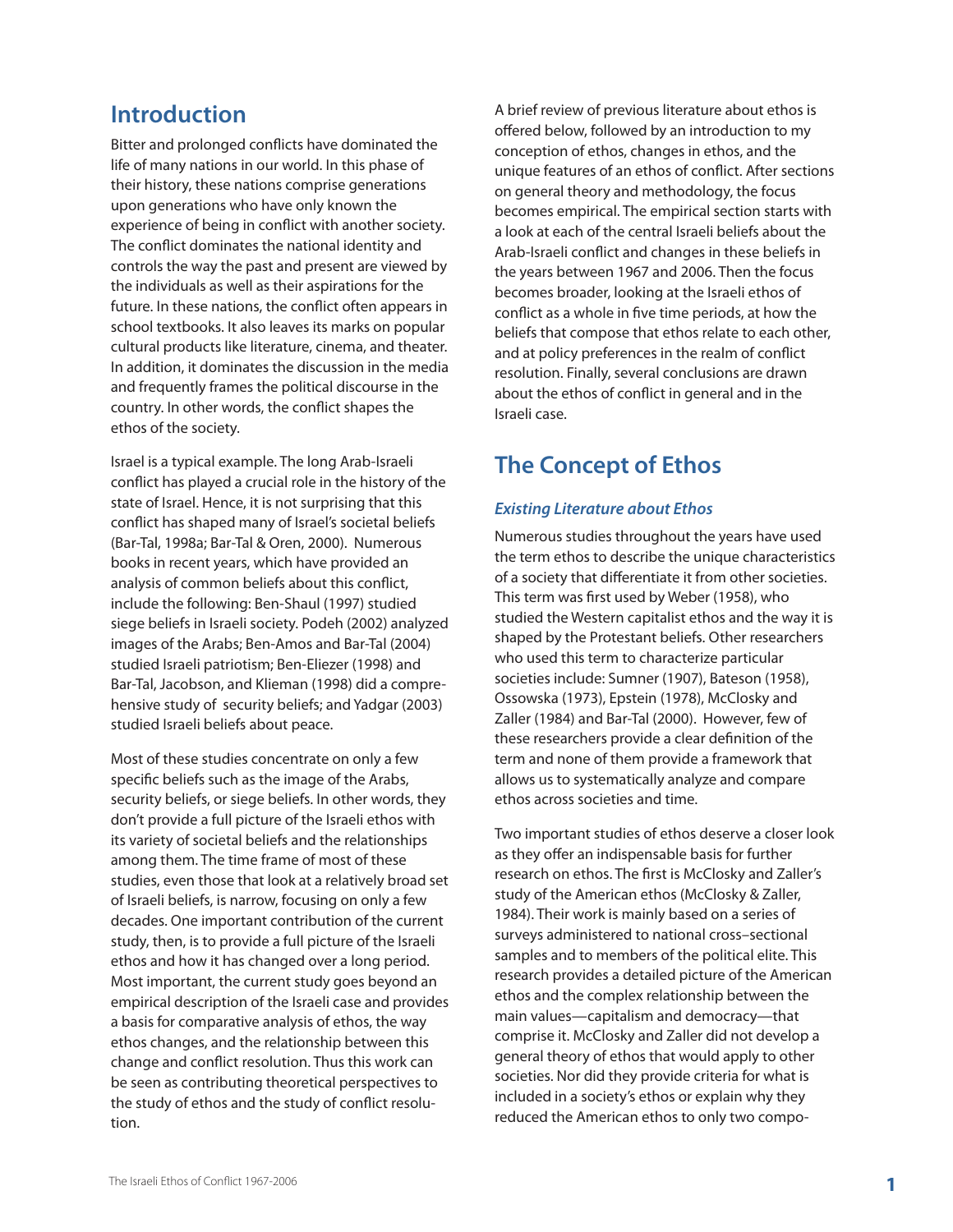nents. Nevertheless, their work can be used as a base for developing general theory.

The second important study of ethos is Bar-Tal's work (Bar-Tal, 2000), which can be seen as a first step to clearly defining the concept and developing a general theory about it. This work serves as the base line for the framework that will be presented in this paper. However, as will be shown later, there is still a need for further development in his definition of the term. Bar-Tal defines ethos as "a particular configuration of central societal beliefs" that are enduring and shared by most members of society and that focus on the society's present and future (Bar-Tal, 2000).

These beliefs can be prescriptive or descriptive. Prescriptive societal beliefs refer to values, norms, or goals that express the conditions desired by a society. For example, security, democracy, and peace are prescriptive societal beliefs in Israel. Descriptive societal beliefs refer to past experiences or present conditions. Examples for Israeli society include the belief that the whole world is hostile to our group (siege belief) and the belief that our society is under an existential threat. A special case of descriptive societal beliefs is collective memory, which presents the history of the society (Cairus & Roe, 2002; Wertsch, 2002). In his later work, Bar-Tal (2007) distinguishes between ethos and collective memory. Collective memory includes only descriptive societal beliefs about the past while ethos refers to the configuration of descriptive and prescriptive societal beliefs about the present and the future.

Bar-Tal perceives ethos in a broader way than McClosky and Zaller, who reduced the American ethos to only two beliefs. His concept of ethos of conflict, which I will discuss later, refers to eight central societal beliefs. However, he does not provide criteria for deciding which societal beliefs are central, and hence may be included in the core ethos, and which are not. The first theoretical contribution of the current study is to provide such criteria. In addition to being shared by the majority of the members of a society and being enduring, central societal beliefs (a) are invoked by the political and economic leadership to justify and explain their policies and decisions, (b) appear in many cultural products, and (c) are imparted to the younger generation and to new members of society.

According to Bar-Tal, ethos is more than the sum of the main societal beliefs in a society. He notes that although it is important to study societal beliefs separately, the study of their wholeness, the ethos, enables a more complete understanding of a society. The investigation of the configuration of dominant societal beliefs allows us to elucidate the structure of the ethos (Bar-Tal, 2000 p. 141).

However, Bar-Tal's work does not provide a systematic framework for discussing ethos as a whole. The structure of ethos (that is, how the beliefs that make up an ethos are related to each other) remains under-theorized in his work and the work of others. The current study also takes upon itself the task of further developing this neglected aspect of the concept.

#### *A New Conception of Ethos*

Elaborating on Bar-Tal's definition, I refer to ethos as a particular configuration of central societal beliefs, attitudes, and values. A belief is a cognitive element that makes up what individuals understand about an object or action. An attitude is a positive or negative feeling about some object, and a value represents the individual's understanding of how things should be (Eagly & Chaiken, 1993). This distinction is important since, as I will show later, values tend to be more resistant to change and individuals react differently to contradictions among their beliefs/ attitudes and contradiction among their values. From here on, unless otherwise specified, the term societal beliefs will refer to all three elements of an ethos: beliefs, attitudes, and values.

My views about how the components of an ethos relate to each other are based on empirical studies of national ethos (such as the study of McClosky and Zaller about the American ethos) and the vast psychological literature regarding cognitive structures (Festinger, 1957; Heider, 1958) and value systems (Rokeach & Ball-Rokeach, 1989; Tetlock, 1986). This literature suggests first, that the elements comprising an ethos are organized around a limited set of core themes. As noted above, McClosky and Zaller (1984) suggest that the American ethos is dominated by two major themes or values: democracy and capitalism. The tradition of democracy includes several societal beliefs, such as the belief that all people are equal and should enjoy equal opportunities as well as beliefs about respect for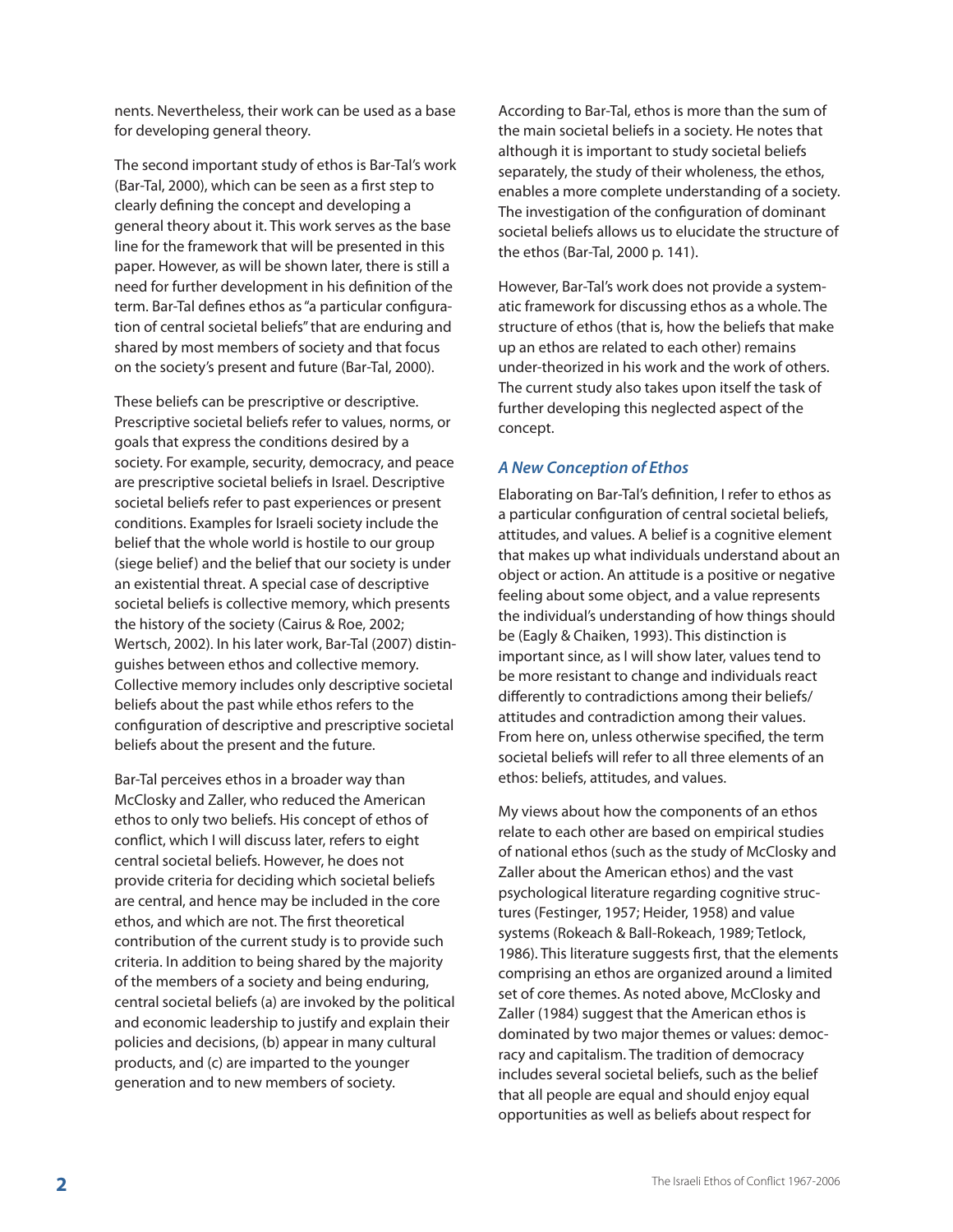freedom of speech, of the press, of assembly, and of worship. The tradition of capitalism rests on such beliefs as the desirability of private ownership of the means of production, competition among producers, market determination of production and distribution, personal achievement, and hard work.

Second, some societal beliefs may be more prominent in the ethos of a society than others. That means that more members of the society share these beliefs and there is less public dispute regarding them. In addition, more prominent beliefs are more frequently found in cultural products, such as school textbooks and media discourse. For example, McClosky and Zaller (1984) suggest that democratic beliefs are more deeply rooted than capitalistic beliefs in the American ethos. They found that economic debate in the United States ranges from support for laissez-faire to support for welfare capitalism, whereas the range of public debates over democracy is narrower. Few if any opinion leaders in the United States openly oppose such values as freedom or equality. McClosky and Zaller found further evidence for the dominance of democratic over capitalistic values in their analysis of surveys administered to members of the political elite. In addition, they note that democratic ideals were the primary inspiration for the nation's most cherished documents, such as the Declaration of Independence and the Bill of Rights. Capitalism inspired no comparable manifestos.

Third, an understanding of the structure of ethos requires analysis of how the core themes relate to each other: they can coexist in harmony, clash, or be partly harmonious and partly clashing.<sup>1</sup> This component of the ethos relates to Tetlock's value pluralism model (1986), which differentiates between monistic ideologies with relatively no conflict among values and pluralistic ideologies with multiple value conflicts. In addition, some issues, events, or contexts may activate conflict among the values while others do not. For example, the two central themes in the American ethos, democracy

and capitalism, share many values such as individualism and personal freedom. Yet, ever since the end of the nineteenth century, conflict between capitalism and democracy has been a persistent feature of American life (McClosky & Zaller, 1984). In a capitalist economy, unless there is heavy governmental intervention, children from wealthier families get better schooling and increased opportunities for personal development and economic gain than those from poorer backgrounds. Hence, the equal opportunity value that underpins democracy can be undermined by strict adherence to the principles of capitalism.

It is important, then, to note the hierarchy of the societal beliefs in an ethos (which beliefs are more and which are less important) and the degree of conflict or inconsistency among these beliefs. Furthermore, it is important to identify the strategies employed by the society to address this conflict, when it exists. Of course, if the conflict among the competing beliefs/values is dormant, individuals may not be aware that it exists. However if there is awareness, studies of cognitive imbalance or dissonance suggest that it will be an unpleasant experience, motivating people to eliminate, or at least reduce, the inconsistency.

The psychological literature points to five main strategies for dealing with cognitive imbalance; people may deny the inconsistency by questioning the evidence of its existence, they may add new cognitions to bolster one of the clashing beliefs, they may engage in cognitive differentiation, they may change one of the beliefs, or they may decide that one of the beliefs is more important than the other(s), (Abelson, 1968; Festinger, 1957; Heider, 1958). In the Israeli context, an example of the first or denial strategy would be to try to refute information indicating that the Israeli army has engaged in intentional attacks against Arab civilians, since such attacks imply inconsistency between belief in the need for military security and belief in a moral self-image of Israel and the Israeli army. An example of the bolstering strategy would be to adopt a belief that Israel is engaged in a new type of war that requires rules of engagement that allow some degree of civilian casualties. An example of cognitive differentiation would be to say that only a few Israeli soldiers were involved in intentional attacks against Arab civilians and they do not represent the spirit of

<sup>1.</sup> Note that clashes between themes can amount to either logical inconsistency or pscho-logical inconsistency (Abelson & Rosenberg, 1958). A psycho-logical inconsistency is perceived as departing from logic when there is no real departure. An example is the inconsistency between the belief that one own opponent is cruel and the belief that this opponent has some positive traits (sophisticated, modern, etc.).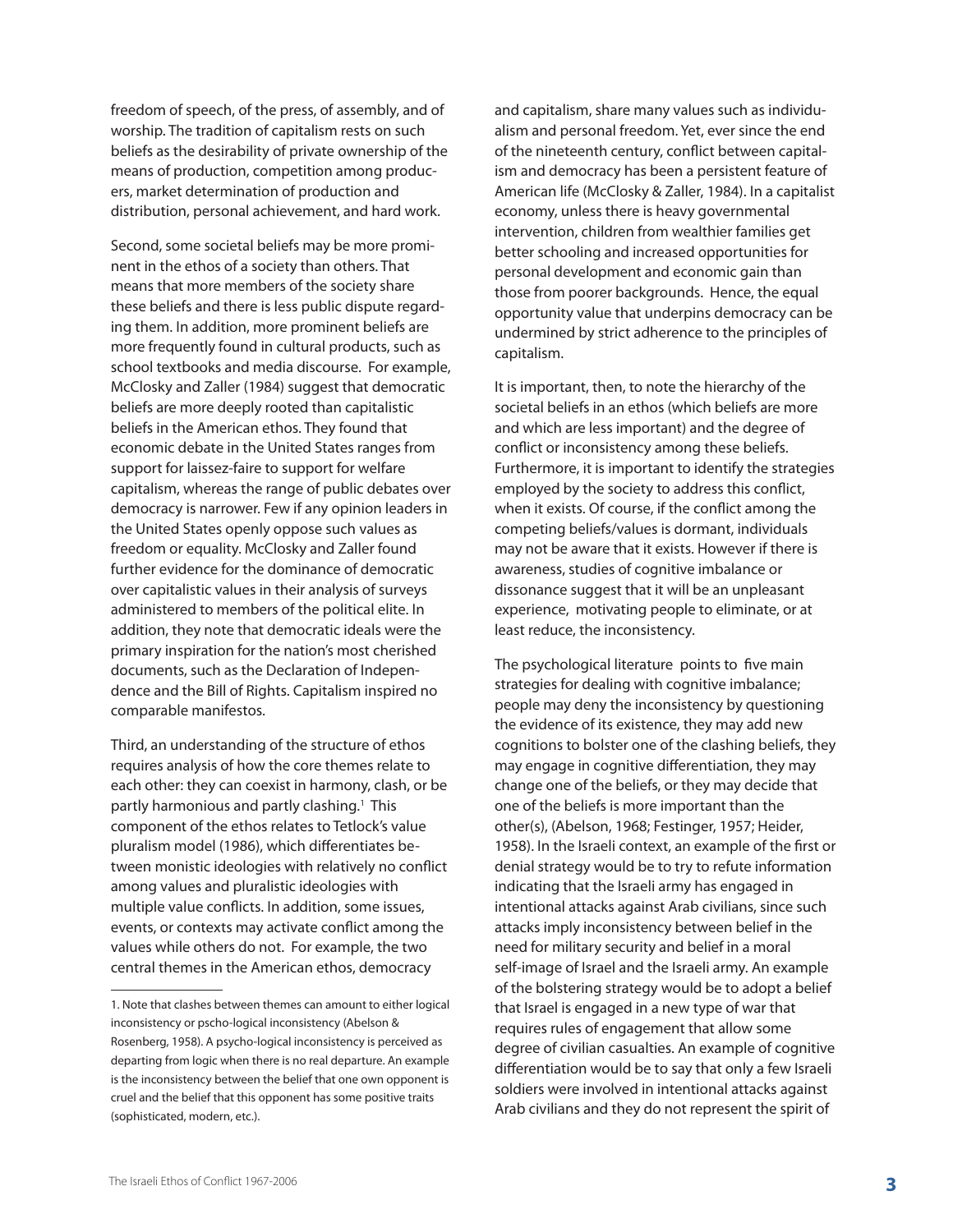the Israeli army. When the inconsistency is among beliefs or attitudes, the fourth strategy may be used, which involves a change in the content of that belief or attitude. On the other hand, values do not change so easily. Hence, when the inconsistency is among values (as in the civilian casualty example), people are more likely to use the fifth strategy of deciding which value is more important, for example deciding that on issues of state security, the Israeli army cannot always act in accordance with strict morality, as defined by international law. The Israeli example also reveals a sixth strategy, which involves changing the context within which the inconsistency arises. For example, as we shall see below, tension between the value of democracy and the value of ensuring a Jewish nature for the state would diminish if Israel were to give up control of the territories that were captured in 1967.

Abelson (1959) proposes that attempts to resolve inconsistency generally proceed in the following order: denial, bolstering, a second denial attempt, and differentiation. Following Abelson, I will predict that only if all of these strategies fail, will the last strategies be used: change of beliefs, ranking values by their importance, or changing the context that produces the inconsistency.

In sum, the current study provides a framework for examining ethos as a whole. According to this framework any study of ethos should detail the content of the central societal beliefs, clarify their relationship with each other, and describe the special strategies adopted by the society to resolve any inconsistencies among them. Societies differ from each other in the specific content of their central societal beliefs. Societies may also differ in the configuration of the societal beliefs within their ethos. For example, both the Israeli and the American ethos include a belief in democracy, but as we shall see later, the belief in democracy is far more central to the American ethos than to the Israeli one. In addition, while in the American ethos the value of democracy clashes mainly with the value of capitalism, in the Israeli ethos it clashes mainly with the value of the Jewish nature of the state. Finally, societies may choose different strategies to resolve inconsistencies among their central beliefs, ranging from total denial to changing their ethos.

#### *Ethos, Ideology, Culture, and National Identity*

Another problem in previous studies of ethos is that they do not provide a clear distinction between ethos and related concepts such as ideology, culture, and national identity. Indeed, Bar-Tal and McClosky and Zaller use the terms ethos, ideology, culture and national identity interchangeably. Hence, before proceeding, I want to clarify the relationships among these concepts and the advantage of using the concept of ethos compared to these rival concepts.

Ideology is often defined as an organized construct of beliefs and attitudes that is more or less institutionalized or shared by others (see Adorno, 1950; Tedin, 1987). According to Bar-Tal et al. (Bar-Tal, Raviv, Raviv, & Dgani-Hirsh, 2009), an ethos of conflict constitutes a type of ideology and like an ideology it impacts perceptual-cognitive processing of information. However, the ethos of a society may be seen as a meta-ideology: a framework that overrides the various separate ideologies in the society. For example, the main ideological debate between liberals and conservatives in American society is confined within the broad framework of the American ethos of democracy and capitalism (McClosky & Zaller, 1984).<sup>2</sup> It follows that changes in a society's ethos are more fundamental than are changes in any of its ideologies and, hence, may have a larger impact on that society's policies (for example, toward conflict resolution).

While the concept of ideology may be too narrow to explain changes in policy preferences, the concept of culture may be too broad. Inglehart defines culture as a coherent system of beliefs, values, attitudes, norms, and skills that are widely shared and deeply held within a given society (Inglehart, 1997, p.52, 54, 69). Both Bar-Tal and McClosky and Zaller claim that ethos is a part of cultural knowledge (Bar-Tal & Oren, 2000, p.7; McClosky & Zaller, 1984, p.16). However, the culture of a society may also include societal beliefs that are not central enough to be part of the ethos. These beliefs, though widely shared, do not help the political and economic leadership to justify and explain their policies and decisions, or do not appear in many

<sup>2.</sup> In this context, Jost's (2006) distinction between core (stable) and peripheral aspects of ideological belief system may be relevant. As we saw above, ethos includes mostly central (e.g. core) beliefs of a society.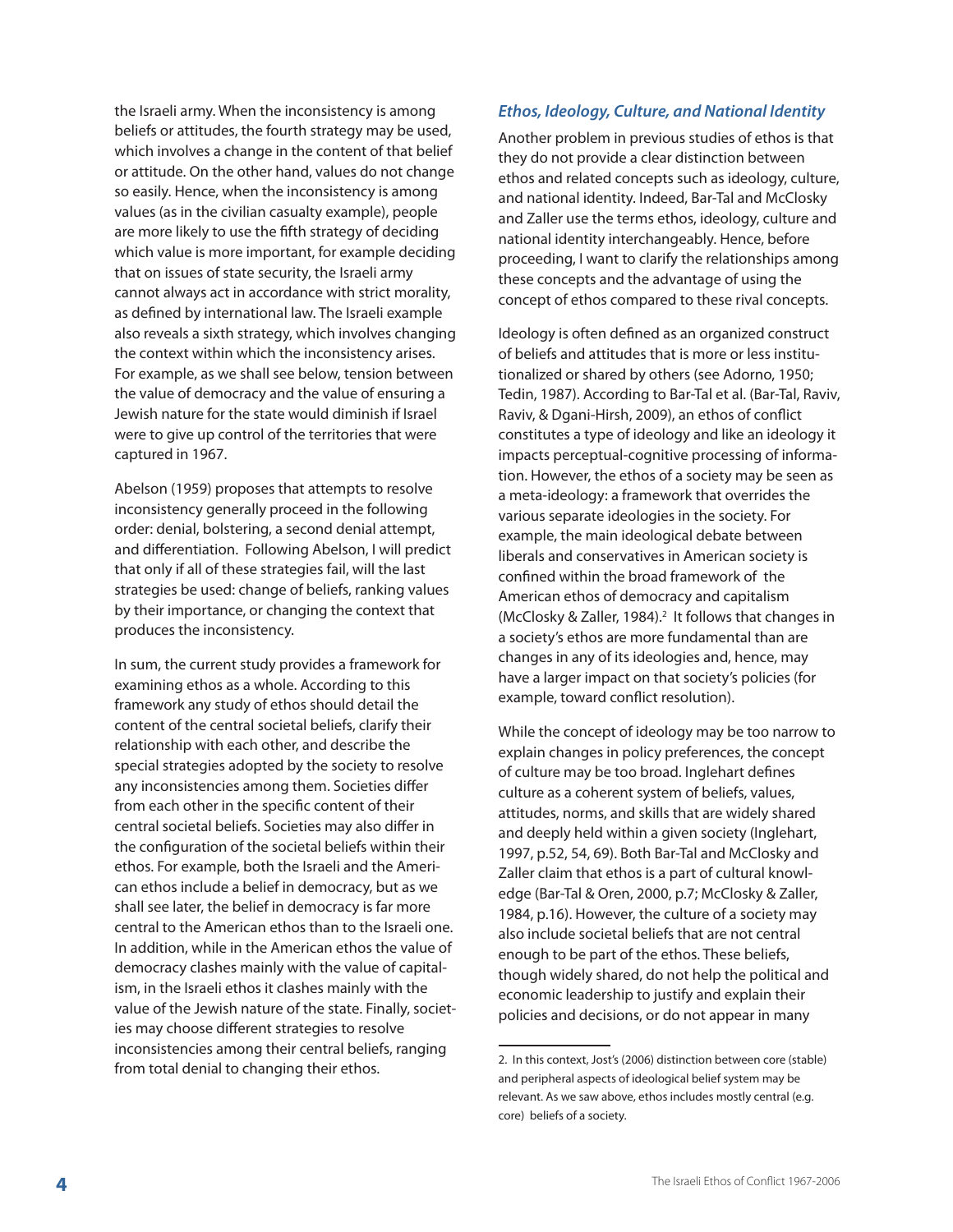cultural products and/or are not imparted to the younger generation. For example, according to a survey conducted in 2001, which employed questions from Inglehart's World Values Survey, Israel was found to have a moderately postmaterialist culture (Yuchtman-Ya'ar, 2002). Democracy, tolerance, and multiculturalism are core postmaterial values and are associated with sensitivity to minority and female rights, and to the environment. Most of these cultural values are not part of the Israeli ethos. Indeed, postmaterialism in Israel is embraced by younger, more secular, higher income individuals who identify with the political Left. The influence of postmaterialism has been severely limited among religious Israeli Jews (Yuchtman-Ya'ar, 2002). It is also widely assumed that culture either experiences no change over time or changes very slowly in response to long-term trends. This means that, in contrast to ethos, the concept of culture is not dynamic enough to explain sudden changes in policy preferences.

National identity is a popular concept that, like ethos, was for years vaguely defined. Brubaker & Cooper (2000) even went so far as to suggest that the concept of national identity is too ambiguous to serve the needs of social analysis and hence should be abandoned or restricted. Lately, Abdelal et al. (Abdelal, Herrera, Johnston, & McDermott, 2006) have suggested a more rigorous and methodologically useful framework for studying collective identity, of which national identity is one manifestation. They define collective identity as an agreement within a group about social purposes, constitutive norms, relational comparisons with other groups, and cognitive models. National identity and ethos share much in common. For example, national security is part of Israeli ethos and its national identity—what is sometimes called 'securitization of identity' (Buzan & Weaver, 2003; Buzan, Weaver, & Wilde, 1998; Kuus, 2002). However national identity may include beliefs that are not part of ethos. For example, Israeli national identity includes historical narratives about Israel's past (Oren, in press) that are not part of the national ethos, which only focuses (as indicated above) on the present and the future. Israeli national identity also contains beliefs that are less central than those included in the Israeli ethos, such as the belief that Israel is a modern state.

In sum, the concept of ethos that is presented in the current study helps to clarify the distinction between ethos, ideology, culture, and national identity. Ethos is an ideology but it is broader then most specific ideologies in the society—a meta-ideology that frames most societal debate. The study of ethos may also contribute to the study of national culture and national identity since ethos is an important component of these entities. In addition, the current conceptualization of ethos can be more easily operationalized and changes in ethos can be more readily discerned, than is the case for the more general concepts of national culture and national identity.

#### *Changes in Social Beliefs and Ethos*

As noted before, the societal beliefs that construct an ethos are enduring beliefs. However, their durability does not imply that they are unchangeable. The current study also presents an original conception of changes in societal beliefs including those that make up an ethos. According to this framework, these changes take two major forms. The first form involves changes in the extent of confidence in a societal belief. That is, members of the society may lessen or increase their confidence in the belief—the belief may weaken or strengthen. According to McClosky and Zaller, for example, democratic values such as freedom of expression became more deeply rooted in the American ethos in the twentieth century than they were in the nineteenth century.

The second form is that societal beliefs may also change their content over the years. They may change from more specific to more universal or vice versa. For example, the value of equality in the American ethos has been broadened over the years, in that the population considered to be entitled to equal opportunity now includes women and minorities, groups that were previously denied this right (McClosky & Zaller, 1984).

Changes in central societal beliefs may lead to changes in the ethos as a whole. This change can take different forms as well. When the individuals in the society increase or decrease their confidence in the bulk of the beliefs in the ethos, the ethos as a whole will strengthen or weaken. In the case of the Israeli ethos of conflict, as we will see, most of the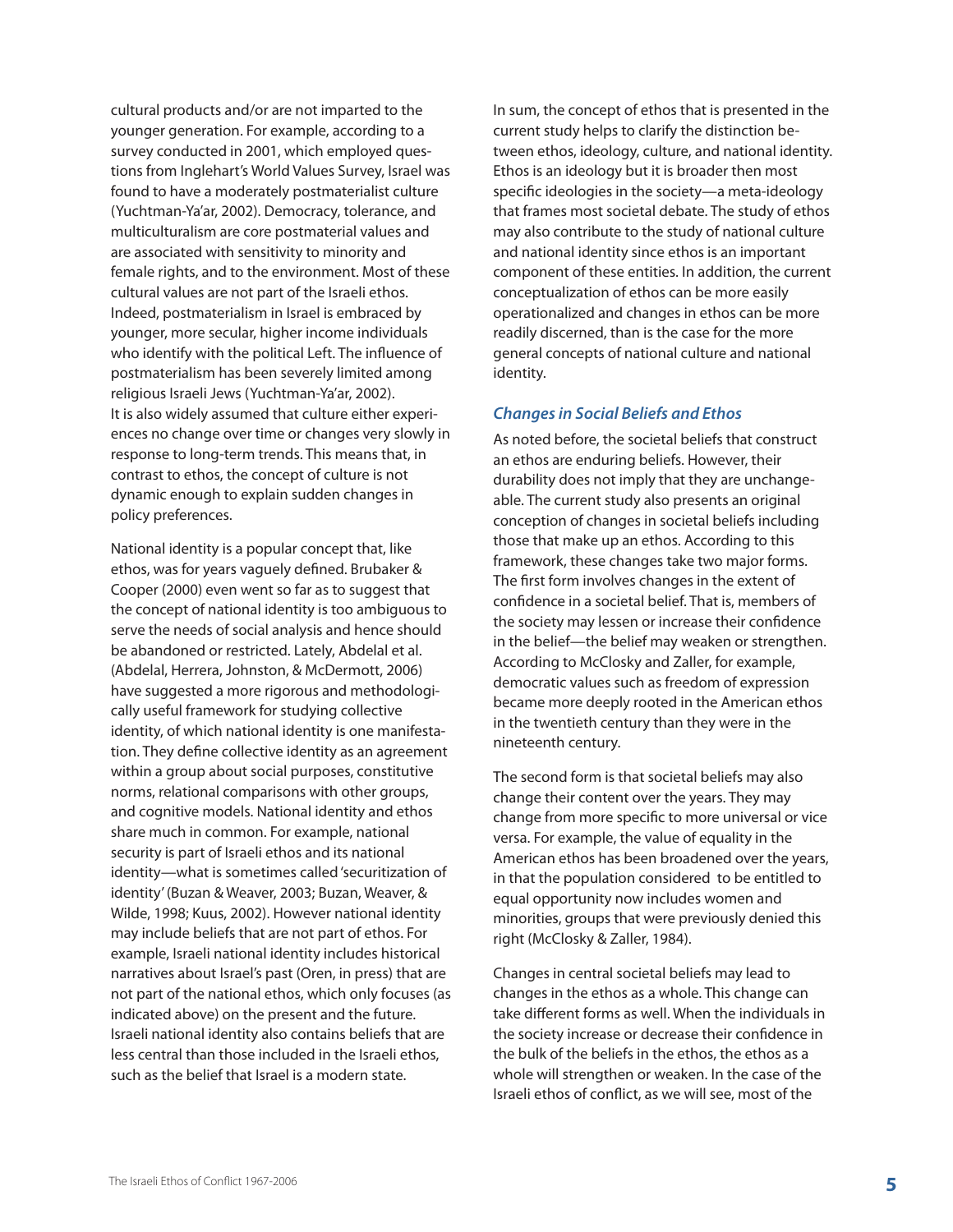component beliefs weakened over time resulting in a weaker ethos.

Another type of change may be manifested in shifts in the composition of the ethos. This may happen when beliefs are dropped or added. A societal belief may be dropped from the ethos if it is no longer widely shared, does not serve the political and economic leadership in justifying and explaining policies and decisions, no longer appears regularly in cultural products, or is not imparted to the younger generation and new members of society.

The internal balance in the ethos may also be disrupted if changes in the content of certain societal beliefs create new contradictions with other beliefs. Such is the case with the change in the content of beliefs about equality in the American ethos. When more people were thought to be entitled to this right, it increased the conflict between belief in the equality of opportunity and belief in capitalism as minimal governmental intervention.

Finally, a society can develop new strategies to deal with contradictions in the ethos, from suppression and denial to acknowledging the inconsistencies and choosing between the conflicting beliefs.

#### *The Ethos of Conflict*

So far our discussion has referred to ethos in general. The current study, however, will focus on a special type of ethos – the ethos of conflict. A society that has prolonged exposure to conflict with other societies is likely to develop societal beliefs about that conflict. In other words, that conflict becomes the object of many central societal beliefs. Together, these beliefs constitute an ethos of conflict. It is important to note that in such societies, ethos of conflict is usually only part of the overall ethos. Other parts may emerge earlier and not be related to the conflict, such as the belief in democracy that is part of the Israeli ethos.

Much of Bar-Tal's work is dedicated to the ethos of conflict, and here he provides a detailed framework. According to Bar-Tal, an ethos that evolves during an intractable conflict includes the following societal beliefs: beliefs about the goals in the conflict, about security, own victimization, the opponent's lack of legitimacy, positive self-images, national unity,

patriotism, and peace (Bar-Tal, 1998a; Bar-Tal, 2000; Bar-Tal & Oren, 2000). These central beliefs are strongly linked to *circumstantial beliefs* about conflict (Bar-Tal & Halperin, in press). The latter are more specific, more policy oriented, and less stable than the former. They can refer to a specific security doctrine, the desirability of the current status quo, or details of a potential peace plan. Israeli examples of such beliefs are: we should focus on military buildup in order to achieve security, we should support the two-state solution to the Israeli-Palestinian conflict, or we should maintain the current status quo in our relationship with the Arab world.

#### *The Ethos of Conflict, Ripeness and Conflict Resolution*

According to Bar-Tal, the ethos of conflict is a major component of the psychological repertoire that allows a society to cope effectively with the stressful conditions produced by a conflict. At the same time, these beliefs usually present a one-sided, simplistic, black-and-white picture of the situation and, as such, serve as explicit barriers to the peace process by providing an epistemic basis for continuation of the conflict (Bar-Tal, 2007). In other words, they may help a society to pursue a conflict more or less successfully—to win it, or at least not lose it—but may prevent the society from solving that conflict. For the latter to happen, the society would have to change its ethos of conflict.

Here arises a question: How can changes in the ethos of a conflict contribute to resolution of that conflict?

Resolution of a conflict usually results from a long process of searching for a formula that will satisfy both parties' aspirations (Pruitt & Kim, 2004). Several conditions may encourage such a process. According to ripeness theory, for example, "If the (two) parties to a conflict (a) perceive themselves to be in a hurting stalemate and (b) perceive the possibility of a negotiated solution (a way out), the conflict is ripe for resolution" (Zartman, 2000 p.228-229). Put differently, the first condition produces motivation to escape the conflict and the second condition refers to optimism about finding a solution (Pruitt, 2005).

The ethos of conflict can produce circumstantial beliefs that relate to these conditions for ripeness,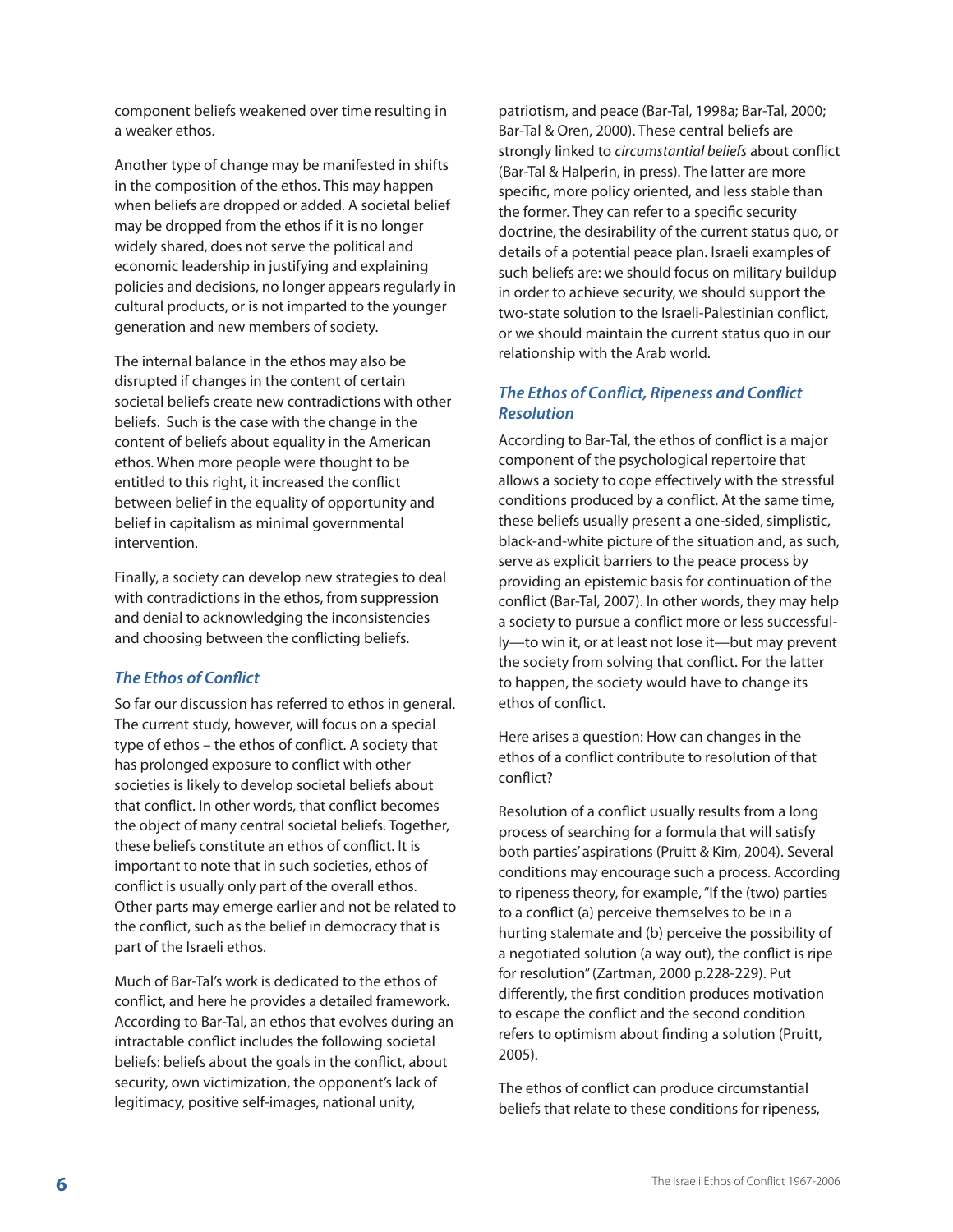for example, perceptions that the status quo in our conflict is unacceptable or that there is a chance for peace, or that there is a possible formula that may serve as a solution. In addition, changes in beliefs about the opponent or about our own side's power and perceived level of threat may strengthen optimism and motivation to escape the conflict, thereb increasing readiness to solve the conflict. Changes in goals regarding the conflict may help develop the kind of formula that is acceptable as a solution to the conflict. In addition, awareness of conflicting values in the ethos and creation of a value hierarchy that favors peace may also contribute to ripeness (Kanavou, 2006).

# **Methodology**

Before we turn to the empirical part of this study, I want to add a brief note about its methodology. As indicated above, the beliefs that make up a societal ethos are shared by the majority of the society over a long period of time (we count a belief as being part of the ethos if it is endorsed by 75 percent or more of the population), serve the political and economic leadership in justifying and explaining policies, appear in various cultural products, and are imparted to the younger generation and to new members of society. Accordantly, three types of sources were employed to analyze the societal beliefs. The main tool used to determine the level of consent about beliefs among the members of Israeli society, was statistical analysis of an extensive database of Israeli public opinion polls. The changes in responses to time series surveys from 1967 to 2006 provided valuable insight into the corresponding trends in public opinion preferences. The changes over time in the areas of focus and question wording in the polls were also used as indicators of changes in the content of societal beliefs. Past studies that examined the appearance of these societal beliefs in Israeli cinema and school textbooks were used to determine the frequency of appearance of these beliefs in cultural products and material to be read by the younger generation. Lastly, content analysis of election platforms of the two major Israeli parties (*Labor* and *Likud*) was used to indicate the function of these beliefs as guidance to the political leadership.

In earlier work, I used these methods to study the eight societal beliefs of conflict mentioned by Bar-Tal (beliefs about the goals in the conflict, about security, own victimization, delegitimizing the opponent, positive self- images, national unity, patriotism, and peace), as they appeared in Israeli society (for a full report of this study see Oren, 2005). The purpose of the analysis was first to indicate whether these societal beliefs were indeed central for Israeli society—whether they were shared by the majority of the society over a period of time, whether they served the political and economic leadership to justify and explain their policies, and whether they appeared in various cultural products and were imparted to the younger generation and to new members of society. Another purpose was to examine the changes in these societal beliefs over time.

The 2005 study indicates that one of the societal beliefs about conflict mentioned by Bar-Tal—the belief in national unity—was not part of the Israeli ethos. Although this belief was shared by many Israelis (for example, more than 75 percent of the Israeli Jewish respondents in a survey that was conducted during the years 1986-1996 thought that it is vital to support the government in time of war), it appeared infrequently in school textbooks, movies and party platforms. The other seven societal beliefs mentioned by Bar-Tal indeed served as central societal beliefs and therefore, as part of the ethos. In what follows, I will present each of these beliefs and how it changed over time. Then, I will address the changes in the Israeli ethos as whole during those years.

## **The Israeli Ethos of Conflict: Its Constituent Beliefs**

#### *Beliefs About the Legitimacy of Israeli Goals and the Illegitimacy of Palestinian Goals*

The belief in Zionist ideology and the specific goal that derives from it—the goal of establishing a Jewish state in the ancient homeland of Eretz Israel—was transferred to the younger generation through school textbooks. For example, Firer (1985) and Bezalel (1989) found that Israeli history textbooks until the 1980s present the Zionist justifications for Jewish claims on the land. The same textbooks denied Arab rights to the land and refused to recognize the existence of a national Palestinian entity. These beliefs also appeared in various cultural products from this period. For example, Hebrew films, especially from 1911 to the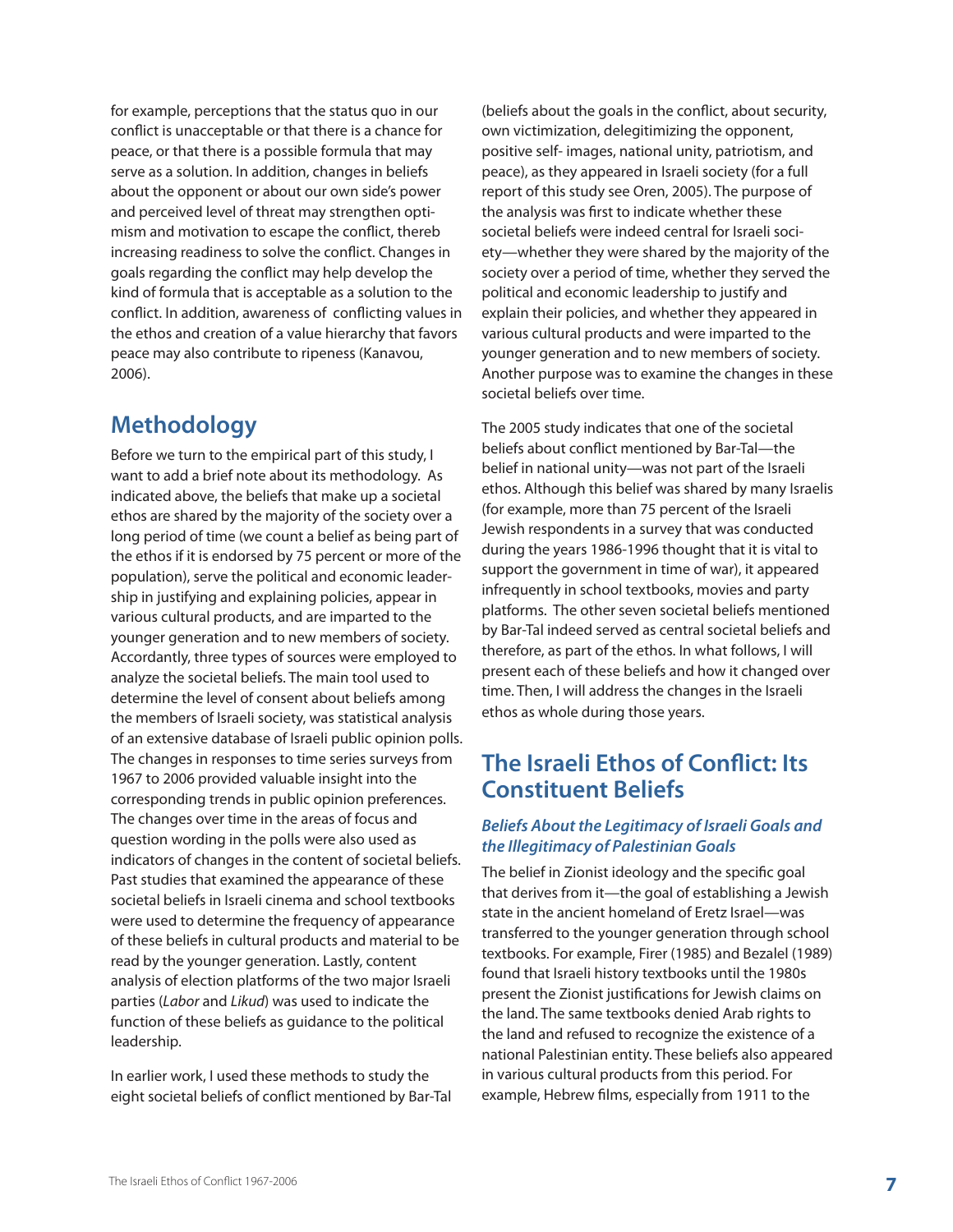1970s, were dominated by Zionist ideology and denial of Arab nationality (Shohat, 1989 p. 369). Analysis of political platforms indicate that the belief in Zionism dominates the political discourse. In addition, for decades the platforms of the two major parties (including the main dovish party—*Labor*) denied the existence of a separate Palestinian entity (Oren, in press). Lastly, public polls indicate that Zionism was an enduring and widely shared belief (see the dark blue line in Figure 1). In addition, the light blue line in Figure 1 indicates that until the 1980s most respondents thought of the Palestinian Arab nation as an artificial concept.

It is important to note that Israeli goals with regard to territory have become a central controversy in Israeli society. Bar-Gal (1993) found that Israeli geography textbooks since the 1960s have presented an unclear map of the borders of Israel and there is a subtle avoidance of any discussion of this question. The controversy regarding the borders of Israel also appeared in public polls and party platforms. *Likud* platforms in the years 1969-1996 stated the goal of renewed Jewish political sovereignty over the Land of Israel within its historical borders (Greater Israel), including the territories captured in the 1967 war. This demand never appeared in *Labor* platforms. Since 1973, *Labor* platforms have explicitly opposed *Likud's* policy of keeping all territories under Israeli control and called for a territorial compromise in which Israel would give up its control over territories in the West Bank and Gaza, which are densely populated by Palestinians. Public polls indicate that beyond the first years after the 1967 War, the respondents have been divided on the future of these territories (Shamir & Shamir, 2000). The value of Greater Israel, then, was not part of the Israeli ethos by the criterion of 75 percent endorsement for a long time.

While belief in the goal of establishing a Jewish state in Israel remained stable over the years, the belief that refutes Palestinian goals by claiming that Palestinians do not constitute a separate people but rather a part of the Arab nation—a belief that dominated Israeli thought for decades—ceased to be a societal belief in the 1980s. The percentage of Israeli respondents in public polls that agreed with the statement, "The 'Palestinian Arab nation' is an artificial concept that has only emerged in the last years due to developments in our area" dropped from 70 percent in the period between 1973 and 1977, to around 50 percent in 1979

and 1983—after the peace process with Egypt (see light blue line in Figure 1). A similar change appeared in Israeli cinema. Contrary to films from previous years, Israeli films from the '80s like *The Silver Platter* (1983), *A Very Narrow Bridge* (1985), *The Smile of the Lamb* (1986), *Green Fields*(1989), and *Street of Yesterday* (1989) identified the Palestinians as a national group with national inspirations (Shohat, 1989). As for school textbooks, Podeh (2002) indicates that during the 1990s a new generation of Israeli school textbooks was published that recognized the existence of a Palestinian nation and the role it plays in the Israel-Arab conflict. Lastly, since the 1996 elections, the political platforms of the two main parties (including the hawkish *Likud* Party) show more willingness to recognize Palestinian identity as a separate national group compare to earlier periods (Oren, in press).

#### *Security Beliefs*

Other enduring, widely shared beliefs that were dominant in Israeli school textbooks, films, literature, and political platforms for many years are security beliefs. David (2007), who studied Israeli readers from the 1950s until the 1970s, found that they presented Israel's wars as a fight for the existence of the state that was enforced on Israel. Kashti and Riomon-Or (1999) also found that the education system in Israel made enormous efforts to establish a national identity that was based on the threat of extinction. Israeli movies emphasized for years the belief that the state is under existential threat, presenting Israel as a small country surrounded by big neighboring states that aim to destroy it (Ben-Shaul, 1997). Public polls indicate that discussion about the threats to the state have consistently occupied Israeli minds over the years. However, public polls also indicate that most respondents have not placed a high probability on the possibility that Israel will be destroyed. Israelis have been worried over the years about war, terrorism, the Palestinian state, and unconventional weapons in the region, but they have not viewed the existence of the state as endangered (Oren, 2005). That could be a result of the positive image they held of the Israeli army and of Israel's military power.

Israeli security beliefs attribute great importance to security as a value. Israeli political platforms highly emphasized national security. In fact, most political platforms during the years 1967-2006, regardless of party, start with a section referring to national defense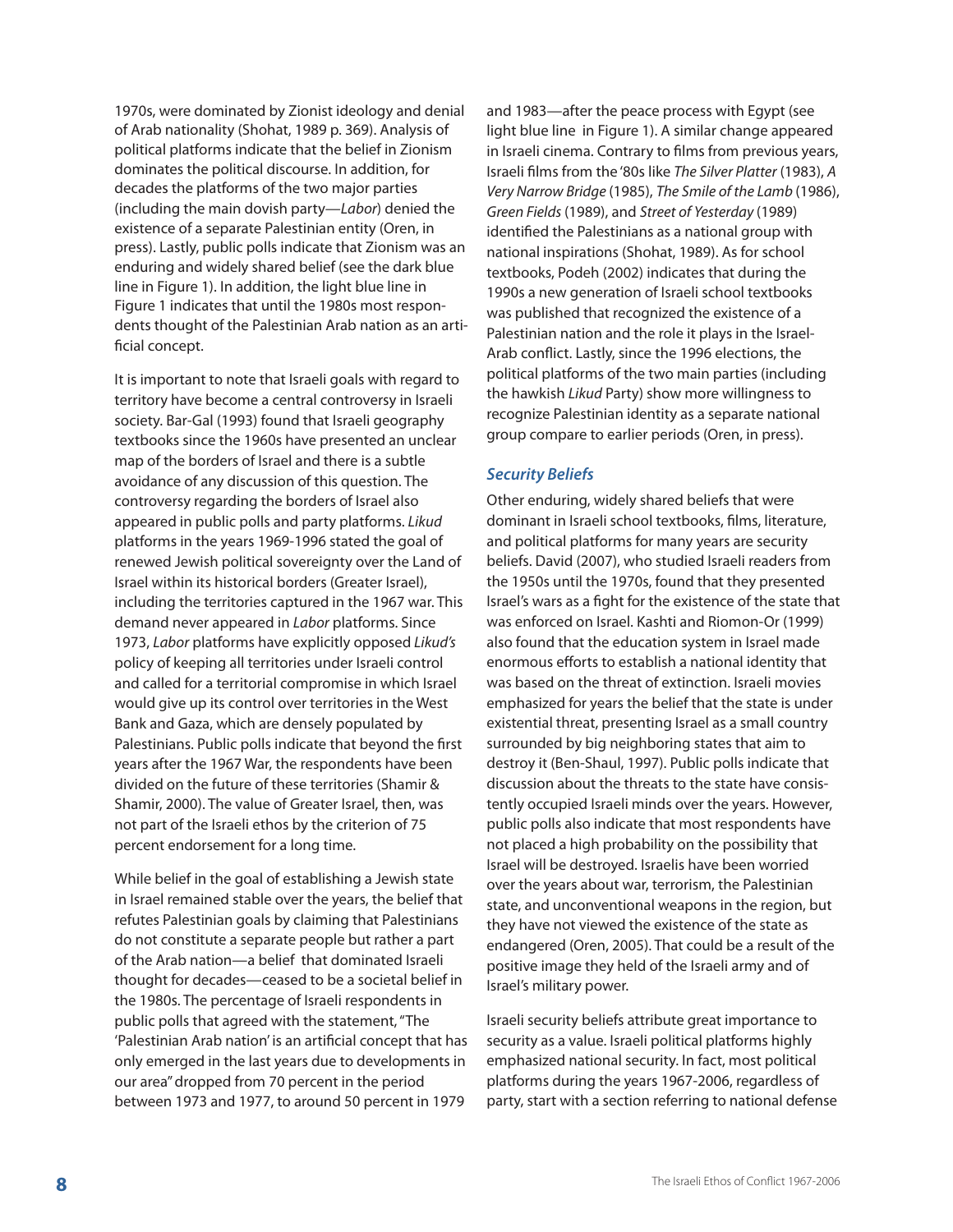and the need to achieve security. Numerous questions in the Israeli data base referred to the importance of security as a main value and its priority over other values. Several times, the respondents were asked to name their most important values and they always referred to national security as one of them. The uniqueness of this situation can be learned from comparative data involving other countries. The World Values survey that was conducted in over 80 countries from around the world included questions that ask the respondents to rank potential aims of the country. Israel was the only country in which the aim of maintaining strong defense forces was ranked first. In most countries, even those that were in prolonged conflict with other countries (like Taiwan), a high level of economic growth was most often the first choice.<sup>3</sup>

The main change in Israeli security beliefs occurred during the 1990s. In this period, the content of beliefs about the type of the perceived threat to Israel changed. The focus moved from conventional war and a Palestinian state to the threat of nonconventional weapons in the hands of powerful Muslim states. By 1992 nonconventional weapons were perceived as a significant threat by 70 percent of Israelis, while only 51 percent identified a Palestinian state as a threat to Israel (see red line in Figure 1) (Arian, 1995). A similar trend appeared in political platforms. Already In 1977 and 1981, *Labor* platforms mention the "new worrying signs of penetration of nuclear potential in the possession of Arab warlike states" (p. 10). This worry became stronger in 1992, when both parties' platforms highlighted more than before the threat that some Arab states would acquire nonconventional weapons. At the same time, the platforms omitted references from earlier years regarding the danger from a Palestinian state.

#### *Image of the Arabs*

The change in threat perception is related to changes in image of the Arabs. Negative stereotypes of Arabs were found in Israeli school textbooks from the 1920s until the 1970s. For example, according to Bar-Gal, Arabs have traditionally been presented in Israeli geography school books in terms of the following characteristics: "unenlightened, inferior, fatalistic, unproductive, apathetic, with the need of a strong paternalism . . . They are divided, tribal, exotic, people of the backward East, poor, sick, dirty, noisy, colored.

Arabs are not progressive; they multiply fast, are ungrateful, not part of us, non-Jews. They commit arson and murder, they destroy, are easily inflamed, and vengeful" (Bar-Gal, 1993 p.189. see also Firer, 1985; Podeh, 2002). Negative images of Arabs as primitive, uneducated, and violent also appeared frequently in Israeli films until the 1980s (Shohat, 1989; Bar-Tal & Teichman, 2004). From pre-state years until the late 1970s, Arabs usually did not appear in the films as individuals and were almost always filmed at a distance. Lastly, public polls and party platforms indicate that Arabs were commonly seen as having intentions to destroy Israel. For example, the *Labor/ Alignment* 1969 platform states that "Arab leaders, with their aggression toward Israel, keep rejecting any peace effort, and keep preparing for the next war" (p. 8). This platform also declares that Arab states, where the bases of Palestinian terror groups are located, are fully responsible for the terrorist actions of these groups (p .9). The *Likud/Herut* 1969 platform says on this matter that "the saboteur [Palestinian] groups are nothing but means in the enduring aggression of Arab states and their army forces" (p. 6). In addition, the main references to Arabs states in the 1969 platforms of the two main parties are as "Arab states" or as "the enemy," which indicates a perception that all Arabs are part of a single homogeneous hostile group (the "Arab World"). It is not surprising then, that this belief was widespread among the Israeli public; during the years 1967-2006 most Israeli Jewish responders in public polls believed that the true intention of the Arabs was to destroy the state of Israel (see yellow line in Figure 1).

However, changes appeared in these beliefs over the years. By the late 1970s, the delegitimizing of Arabs, noted earlier, had almost disappeared from the textbooks (Firer, 1985). Podeh (2002) noted that from the late 1970s, the history textbooks used less pejorative terminology in their description of the Arabs' violent resistance to Jewish immigration and settlement, and presented the history of the conflict in a more balanced way. Bar-Tal (1998b), who analyzed the content of school textbooks, used in all school grades (1 to 12) in history, geography, civic studies, and Hebrew (readers) that were approved by the Ministry of Education for use in schools in 1994–95 and which referred to Arabs, or the Arab-Jewish conflict, shows that there was sporadic and rare delegitimization of Arabs in these books. Yet, the great majority of the books still stereotyped Arabs negatively, and positive

<sup>3.</sup> See http://www.worldvaluessurvey.org/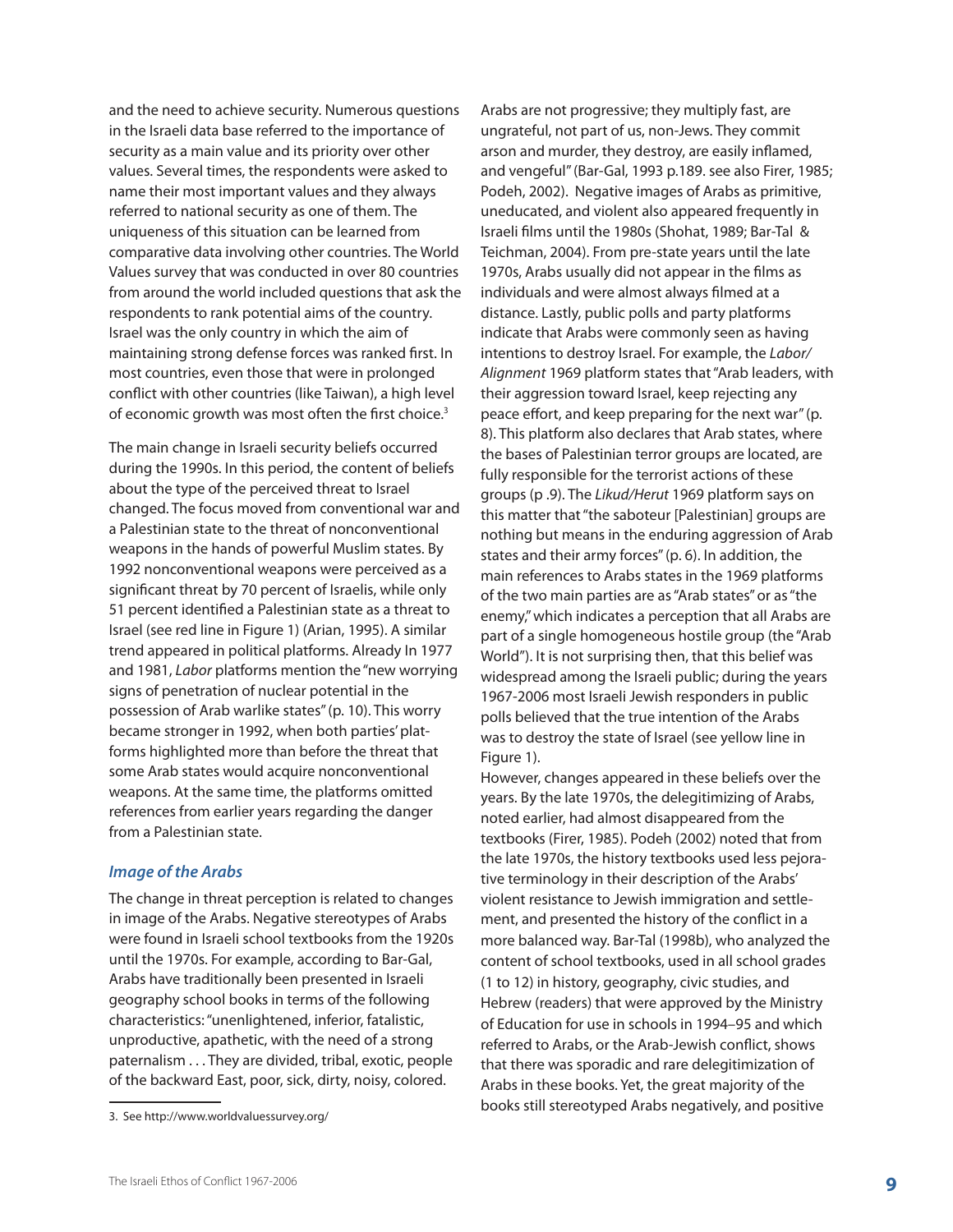stereotyping was rare. A change was also documented in Israeli cinema. During the 1980s Israeli movies began to portray individual Palestinians—either in the state of Israel or the occupied territories—as multidimensional human beings (Shohat, 1989).

Over all, the view of Arabs as a single monolith united in their enmity toward Israel was transformed into a more nuanced view that distinguished among different groups, each having a different kind of relationship with Israeli Jews, ranging from hostility to peace (Bar-Tal & Teichman, 2004). A content analysis of the platforms of the two main parties during the years 1967-2006 (see Oren, in press) reveals this trend. Until 1973, most *Labor* references to Arab states and groups were general (such as "the Arabs"). This tendency changed in 1977, shortly before Egyptian President Anwar Sadat visited Israel. Since then, *Labor* platforms mainly use specific names to refer to those states and groups. A similar trend, since 1984, is observed in *Likud* platforms. In addition, content analysis indicates a rise in the percentage of references to friendly initiatives by Arabs in the 1992, 1996 and 1999 *Labor* platforms and in the 1992 and 1996 *Likud* platforms. For example, in contrast to the quotation from the 1969 *Labor* platform mentioned above, the 1996 *Labor* platform referred to states such as Egypt, Jordan, and Morocco as "peace-seeking Arab states" (p. 8). The 1996 *Likud* platform mentions Morocco and its contribution to the peace process. Egypt is also mentioned as "the first Arab country to establish peace with Israel" and Jordan, as the second (p. 7). However, following the outbreak of violence in September 2000, (the *Second Intifada*) the platforms of both parties show a return to old perceptions. For example, the 2003 *Labor* platform states that "the [Israeli] hopes for ending the Palestinian-Israeli conflict were dashed as a result of the waves of hatred, incitement, extreme violence, and terror unleashed on Israel under the patronage of the Palestinian Authority…" (p. 4).

Public polls also indicate these changes in the societal beliefs about Arabs. The perception of Arabs as intending to destroy Israel lost strength, from 70 to 80 percent before Sadat's visit to 62 percent in 1979 (Stone, 1983). By 1992 only 54 percent of the Israeli Jews thought that the ultimate goal of the Arabs was to eradicate the state of Israel, though this number had risen to 64 percent by 2006 (see yellow line in Figure 1).

#### *Self- image*

Positive images of the Israelis stood in absolute contrast to the delegitimizing beliefs about Arabs. Israeli textbooks especially during the 1950s, '60s, and '70s presented the Jews as brave winners of all Arab-Israeli wars. These books also described the Jewish people as hard-working, courageous, modern, intelligent, and moral. More than that, Jewish culture, religion, and tradition were regarded as morally superior compared to Arabs and other nations. Jews were described as the Chosen People and as a "light unto the nations" (Firer, 1985). David (2007) shows how Israeli textbooks glorified the Israeli army; songs and stories in school readers praised the army and emphasized the courage and high moral standards of its solders.

Israeli films from the '40s presented the reborn Israeli Jews as free, modern, active, productive, in control of their own destiny, and having turned the barren desert into a blossoming garden (Ne'eman, 1995). Israeli films from 1948 until the 1970s often depicted the Jews' heroic struggle against the hostile Arabs. The victorious 1967 War brought forth a series of films that were nearly all about the heroism of Israeli fighters who contained Arab violent intentions and aggressive behavior. Political platforms also stressed the moral superiority of the Jewish people and Israel. For example, *Likud*'s platform in 1977 and 1981 declared that Israel is the origin of western culture and that Israel is carrying the message of salvation to democratic and civilized nations (p. 4). Over the years, both parties' platforms have stressed the strength of the Israeli army and the courage and morality of its soldiers (Oren, 2005).

Yet, public polls indicate that confidence in the military superiority of Israel over the Arabs was in decline in the late '90s. In 1985, 78 percent of Israeli Jews believed that Israel had the ability to wage war successfully against all the Arab states. This percentage dropped to 58 percent in 1993 and to 48 percent in 2000 (still, 88 percent thought that Israel could wage a war successfully against Syria). However, the confidence in Israeli military superiority rose again in later years. In 2004, 67 percent of the respondents thought that Israel had the ability to wage war successfully against all the Arab states; and in 2005, 72 percent (see dark green line in Figure 1).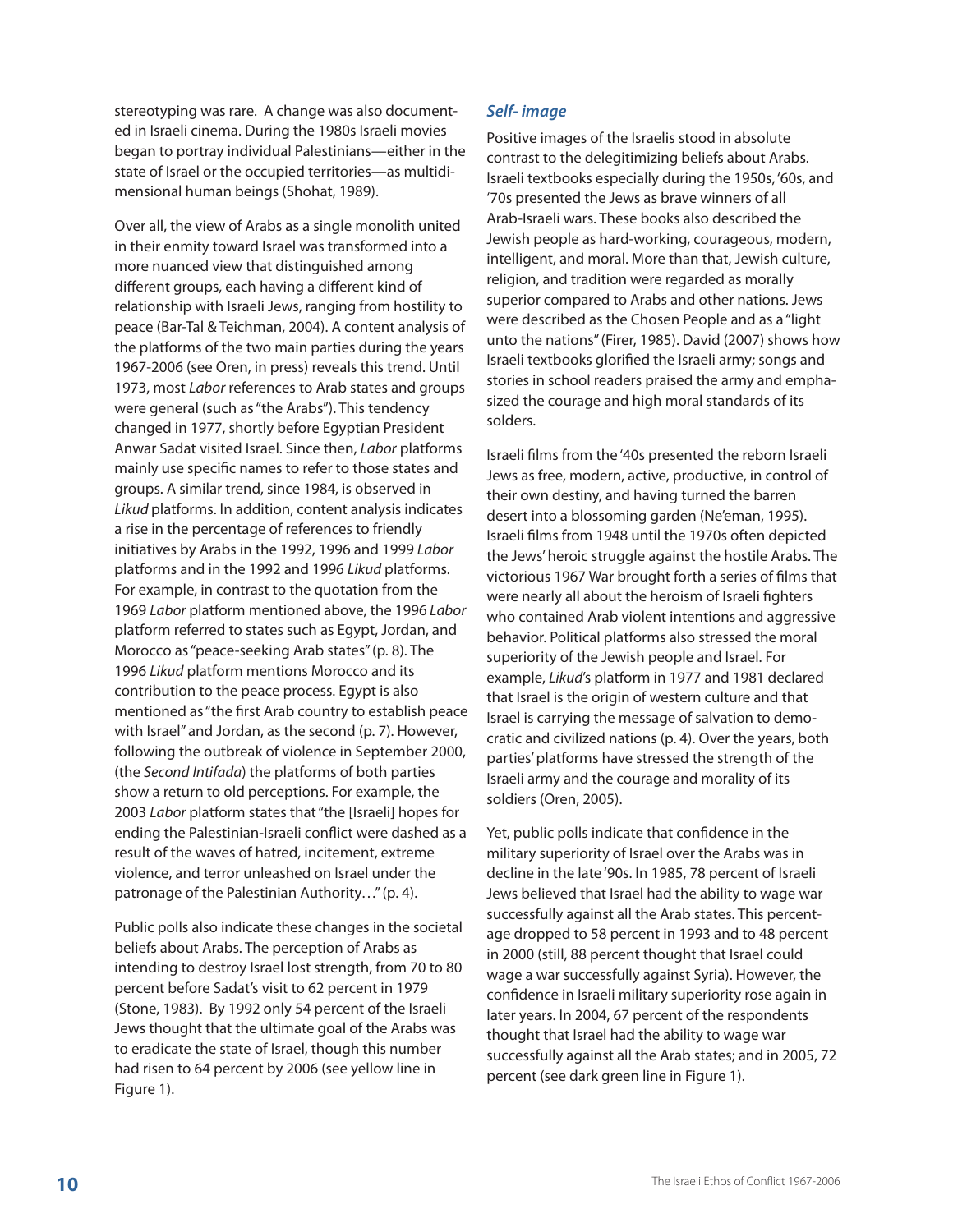#### *Victimization*

While the Israeli ethos includes a self-image of Israel as a military superpower, it also includes a self-image of Israel as a victim. According to Firer (1985), history textbooks used between 1948 and 1967 presented Jewish history as an unbroken sequence of pogroms, special taxation, libel, and forced conversion, with the Holocaust forming the climax. While writing on the Arab-Israeli wars, Israelis were presented as the weak side that reacted to the violence of many stronger enemies. Bar-Tal (1998b) found that victimization of the Jews was a leading theme in the readers and history books in 1994 and 1995. Those books presented the continuity of this phenomenon throughout Jewish history, some going as far back as ancient Egypt. The victimization of the Jews was also presented in the context of the Arab-Israeli conflict. It is always Arabs who initiate violence against Jews, who are then forced to defend themselves. Lately Zamir (2003) found that the victimhood theme was still dominant in Israeli middle school readers. Readers for secular schools mostly present the victimhood theme in the context of the Arab-Israeli conflict, while readers for the religious schools focus on the Jewish people as eternal victims of the world in general.

Shohat (1989) and Ben-Shaul (1997) found many references to victimhood and siege in Israeli movies from the 1940s and '50s. This sense of victimhood, which emphasizes the isolation of Israel in the world, is also found in political platforms from the period of the peak of the conflict—1967 to1977 (Oren, 2005).

Yet, a reassessment of the world's hostility to Israel seemed to be taking place in the 1990s— shortly before the Oslo process. In public polls, the percentages of agreement with the statement "Israel is and continues to be 'a people dwelling alone'" dropped from 69 percent in 1990 to 54 percent in 1994 (Arian, 1995). This trend was even more profound in the parties' platforms. The platforms of the two parties in 1992, for example, mention that Israel was able to establish diplomatic relations with many countries, which had refused such relations for years. As a result, these platforms sharply contrast with the siege and isolationist notions included in platforms from previous years. In addition, the 1988 *Labor* platform indicated that the Palestinians are also victims of Israeli policy by declaring that "the outbreak in December 1987 of disturbances in the territories…was caused largely by the political paralysis imposed by the *Likud*" (article 1.2.7). The platform then points to mutual (Israeli and Palestinian) responsibly for the situation and to other causes of the violence than mere Arab aggression. This idea also appears in Israeli movies from that period. As indicated above, Israeli filmmakers from the 1980s began to acknowledge the Palestinians as victims of discrimination. However, as Shohat (1989) indicates, most of the Israeli films, including those that criticized Israeli militarism, still mainly focused on the Israeli individual as a victim of the demanding and stressful psychological situation produced by the Arab-Israeli conflict.

#### *Patriotism*

Studies by Bar Gal (1993), Dror (2004), and David (2007) that analyzed Israeli textbooks found that in the 1950s '60s and '70s, these books were dominated by an emphasis on patriotism, attempting to nourish love and loyalty for the country and encouraging the younger generation to sacrifice and fight for their homeland. Similar trends appeared in Israeli films from the 1940s, '50s, and '60s, which emphasized the idea of individual sacrifice for the national collective. The heroes in these movies were the pioneer, the kibbutz member, and the soldier who fights and often dies for the country (Ben-Shaul, 1997). Indeed, public opinion polls over the years have shown high level of patriotism in Israel. The World Values survey indicates that the percentage of Israelis who declared that they are proud to be Israelis and the percentage of Israeli respondents who say that they are ready to fight for their country was very high compared to other countries.

However, over the years there has been a decrease in Israeli patriotism. Dror (2004) notes that since the 1970s, the focus in Israeli textbooks has shifted from a didactic patriotic approach to an academic approach. He also points to two opposing trends in the 1990s: the first one concentrated on Jewish and holocaust studies (that may strengthen Israeli identity and patriotism) and the second one related to universalism and tolerance toward other nations and minorities. Ne'eman (1995) differentiates two types of Israeli films of the 1980s: "conflict films", and "nihilistic cinema". The later is mostly relevant to patriotism beliefs. It includes movies such as *Paratroopers* (1977), *The Vulture* (1981), *Night Soldier* (1984), *Fury and Glory* (1984), and *One of Us*(1989) that question the patriotic value of self-sacri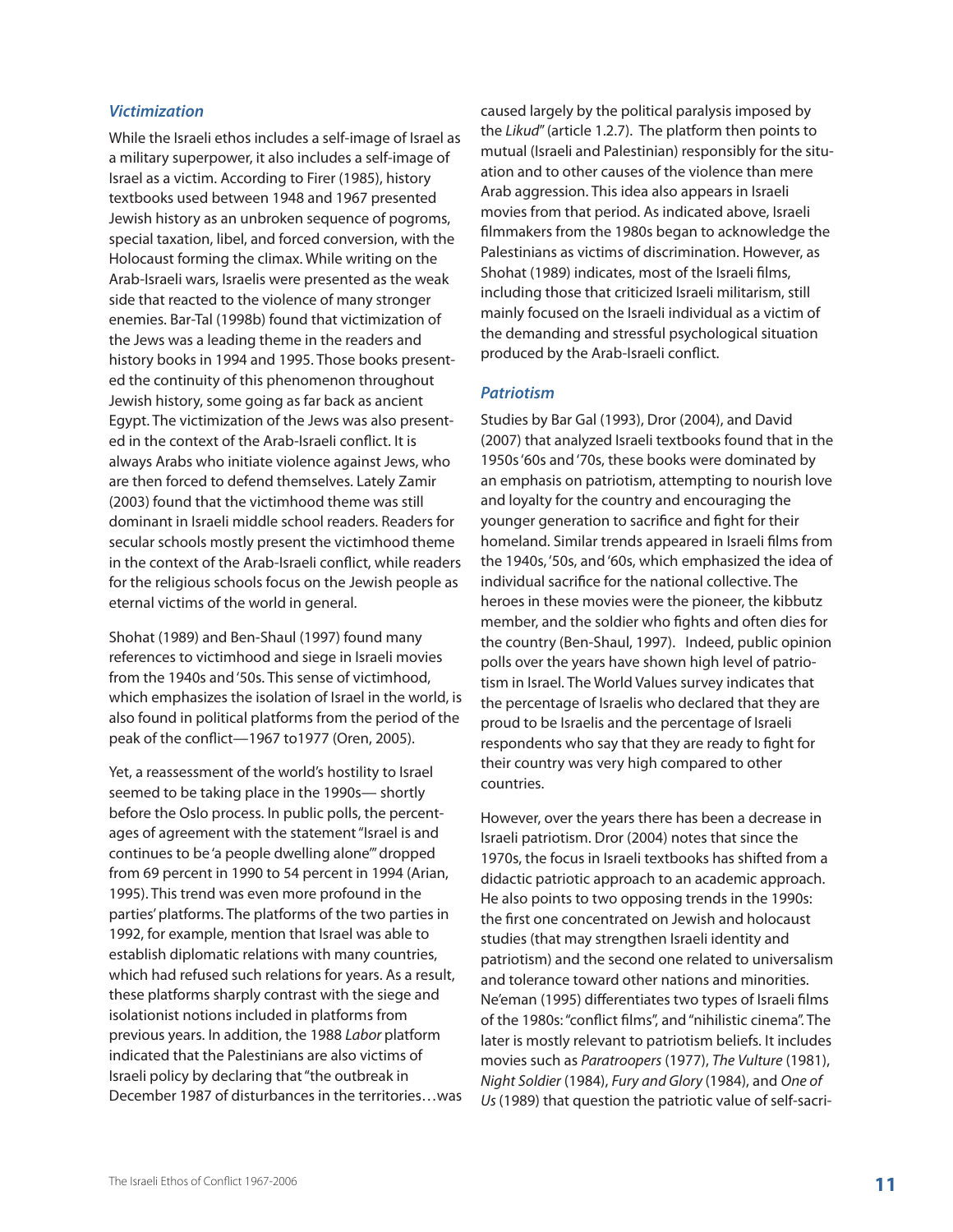fice and the justification for continuing the violent conflict with Arabs.

Decrease in Israeli patriotism also appeared in public polls. National surveys, for example, indicate that the belief in patriotism that calls for extreme sacrifices, as indicated by the level of agreement with the statement "it is good to die for our country," declined from 70 percent in 1991 to 62 percent in 1994 (Arian, 1995). In addition, the percentage of respondents who agree that there is a need for personal sacrifice for the state dropped from around 70 percent in 1985 to around 50 percent during the period 1987-1991 (see light green line in Figure 1).

#### *Beliefs about Peace*

Peace as a theme has often appeared in school textbooks over the years. David (2007) who studied Israeli readers from the 1950s to the 1970s found that they presented peace as one of the foundations of Zionist practice and expressed a wish for peace between Arabs and Jews. Nevertheless, peace appeared in the readers mostly as a dream, a hope, or a wish. Through the mid-1980s, following the peace treaty between Israel and Egypt, new educational programs to advance the coexistence between Jews and Arabs were implemented in the schools. In addition, the Ministry of Education declared coexistence between Jews and Arabs as a national theme for all the schools in the years 1985-1986; and in 1986, a new Unit for Education for Democracy and Coexistence was established in the Ministry, with the aim of implementing this policy. When a new Minister of Education entered office in 1990, he had new policies, which mainly emphasized Zionist and Jewish values (Bar-Tal, 2004). In 1994-1995, after the Oslo accord, the Ministry of Education declared "peace" as a national theme for all the schools (Dror, 2004). Yet, Bar-Tal (1998b) who studied Israeli school textbooks approved by the Ministry of Education for use in schools in 1994–95, found that peace was rarely presented and only a few history books note the 1979 peace agreement with Egypt.

The resolution of the Arab-Israeli conflict also appeared also in films. Like textbooks, Israeli films usually present peace in a vague, de-nationalized way. Indeed until the 1990s not one Israeli film mentioned a Palestinian state as part of a solution to the conflict. Movies from the 1930s that addressed the Arab-Israeli conflict present the end of this conflict as a sudden

change in the attitude of the Palestinians from attacking the Jews to communal solidarity with them. At the same time, these movies portray this resolution of the conflict as utopian and imply that this solution is not necessary in the present. Films from the 1960s, like those from the 1930s, present the resolution to the conflict as a sudden change in the attitude of the Palestinians who accept the Jewish claims and culture. However, contrary to the films from the 1930s, those from the 1960s were more optimistic about the chances to resolve the Arab-Israeli conflict and put more emphasis on the necessity for Israel to resolve that conflict. Despite the peace treaty with Egypt, films from the years 1977-1988 were pessimistic about the chances to resolve the conflict, mostly implying that the conflict is unsolvable (Ben-Shaul, 1997).

Political platforms over the years constantly refer to peace. Both parties declared repeatedly that their major aim and focus is peace. However, early platforms refer only to Israeli demands from the Arabs and do not mention Israeli concessions. The *Likud* 1977 platform, for example, says that a *Likud*-led coalition government will conduct a publicity campaign among the Arab people in order to make them realize that they do not need additional territories (p. 3). This publicity campaign, according to *Likud* platform, will convince the Arabs that peace with Israel "will bring prosperity and progress to the Arab people" (p. 3). Their vision of the nature of peace, then, is for the Arabs to give up all their goals in the conflict while Israel does not make any concessions. Ironically, this description was far from the actual peace agreement that was signed two years later by *Likud* leader and Israeli Prime Minister Menachem Begin and Egyptian President Anwar Sadat. Since the 1981 elections (following the Israeli-Egyptian peace process), the nature of peace in the election platforms of both parties has been transformed from a comprehensive and abstract peace to a more concrete peace that describes political and territorial solutions with specific Arab nations and groups. Although the *Likud* expresses less willingness to compromise than does *Labor*, its platforms since 1981 refer to peace also as a compromise and not just as an Israeli dictate.

Public polls indicate a similar trend. Several questions in the Israeli data base referred to the importance of peace as a main value with priority over other values. Since the 1970s, when the respondents were asked to name their most important values, they referred to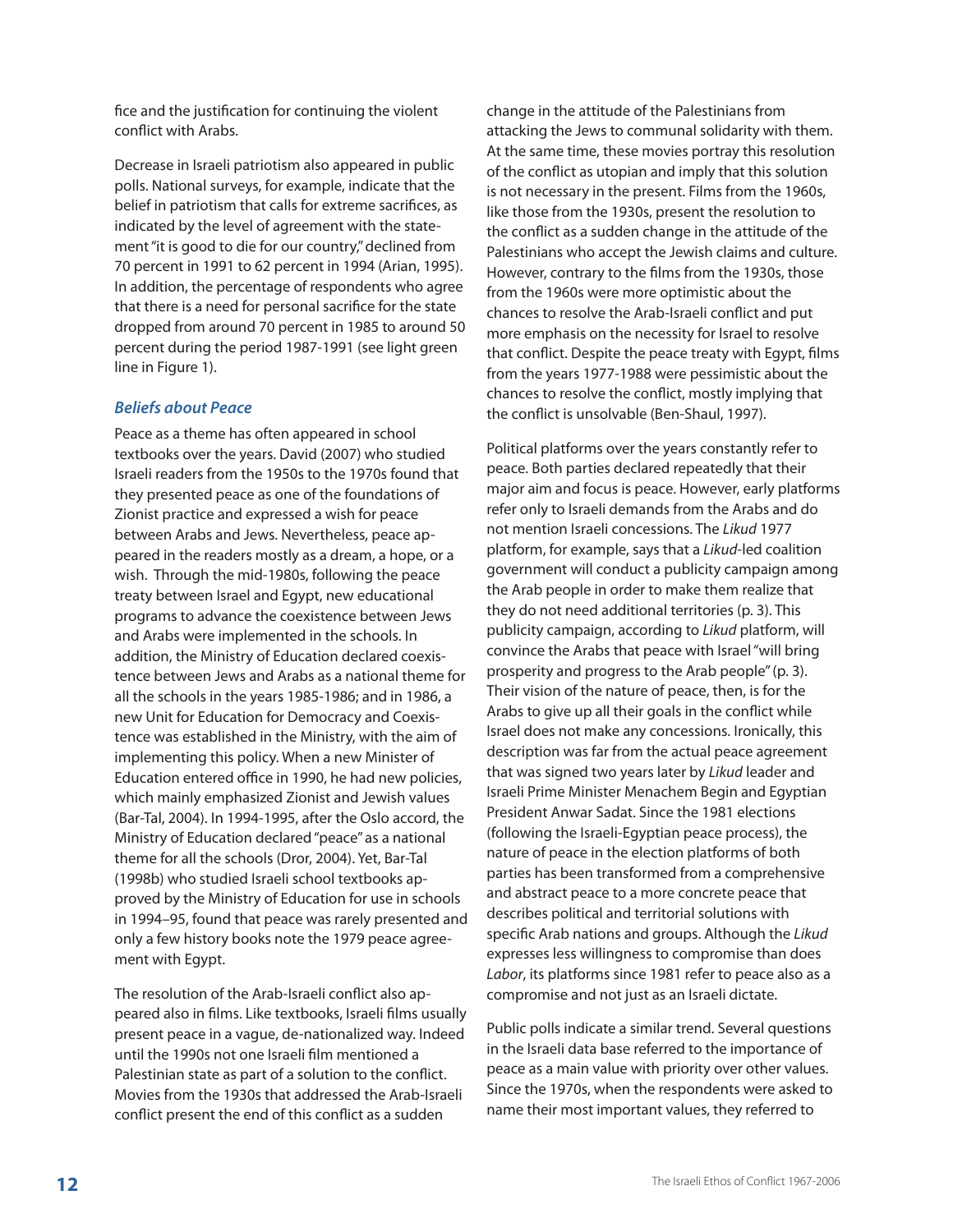peace as one of the most important. In a time serial survey that started in 1988, respondents were asked to rank four values (democracy, peace, Greater Israel, and a Jewish majority in Israel). As can be seen in the orange line in Figure 1, during the years 1988-2006, around 60 percent of the respondents ranked peace as "the most" or "second most important value." In addition, an analysis of the content of questions about peace in Israeli public polls reveals that until 1977, most questions in Israeli polls regarding peace, presented peace in general vague terms and avoided policy implications. After 1977, and especially after 1987, questions that present peace in terms of a set of policy options become dominant (Shamir, Ziskind & Blum-Kulka, 1999). The above analysis, then, indicates that since the 1980s, peace beliefs have become more central in the Israeli society and their content has changed from an abstract goal to a more concrete and policy oriented view of peace.

### **The Israeli Ethos of Conflict as a Whole**

As we have seen, the Israeli ethos of conflict includes the following central societal beliefs about the Arab-Israeli conflict: beliefs in the goal of establishing a Jewish state in Israel (Zionism) and denying the Palestinian goal for self-definition, beliefs that Israel is under existential threat and that security is critically important, victimization beliefs, military and morally positive self-images, negative images of the Arabs, patriotism, and belief in the value of peace.

In addition, the overall Israeli ethos also includes a belief in the value of democracy, which is not directly related to the Arab-Israeli conflict. The Israeli Declaration of Independence states that Israel "will ensure complete equality of social and political rights to all its inhabitants, irrespective of religion, race or sex", electoral platforms of both parties include statements such as "Israel is designated to be a Jewish, independent, and, democratic state" and refer to the importance of free elections, equality before the law, freedom of speech, press, assembly, worship, and women's rights (Oren, in press). These principals are also emphasized in civic textbooks. Lastly, public polls indicate that the belief in democracy is common in Israel. For example, in a 1988 survey, 82 percent said that it was important or very important that the

democratic character of the state be maintained (Shamir & Arian, 1994).

Thus far, the review of the beliefs in the Israeli ethos has focused on each belief separately. The current section takes a new tack focusing on the ethos as a whole. To do so, I will examine the primary relations between these beliefs: which beliefs are stronger within the ethos, and which are weaker. What the relationships are between the beliefs—whether harmonious or contradictory—and how contradictions, where they exist, have been solved. Then, I will discuss the implication of the ethos, in its specific form, for the society's capability and willingness to resolve the conflict. The latter discussion will look at how the ethos influences circumstantial beliefs about the conflict which contribute to or detract from conflict resolution.

The discussion will look at changes that have occurred in the overall Israeli ethos of conflict, dividing the years from 1967 to 2006 into five critical periods. The division into periods is based on the analysis in previous sections which revealed that the events having the most influence were the peace process with Egypt, the first Palestinian uprising (the *First Intifada*), the Oslo process, and the *Second Intifada*. Accordingly, the five periods are: 1967-1977 (the peak of the intractable conflict—of the 1967 War to the visit of Sadat), 1977-1987 (from the visit of Sadat to the eruption of the *First Intifada*), 1987-1993 (from the eruption of the *First Intifada* to the onset of the Oslo process), 1993-2000 (the Oslo process), and 2000-2006 (the period after the beginning of the *Second Intifada*). This division is shown in Figure 1, which contains part of the findings on which this section is based.

#### *The Earliest Period: 1967-1977*

If we consider the earliest period (1967-1977—the years at the peak of the intractable conflict), we can see that most of the beliefs that composed the Israeli ethos of conflict (beliefs about the goals in the conflict, about security, own victimization, the opponent's lack of legitimacy, positive self-images, national unity, patriotism, and peace) were strong (e.g. were held by 75 percent or more of the respondents). However, denial of the Palestinians' goal of self-definition, patriotism beliefs, and beliefs about peace were weaker than the others. There are no time serial polls regarding peace from that period, but this is the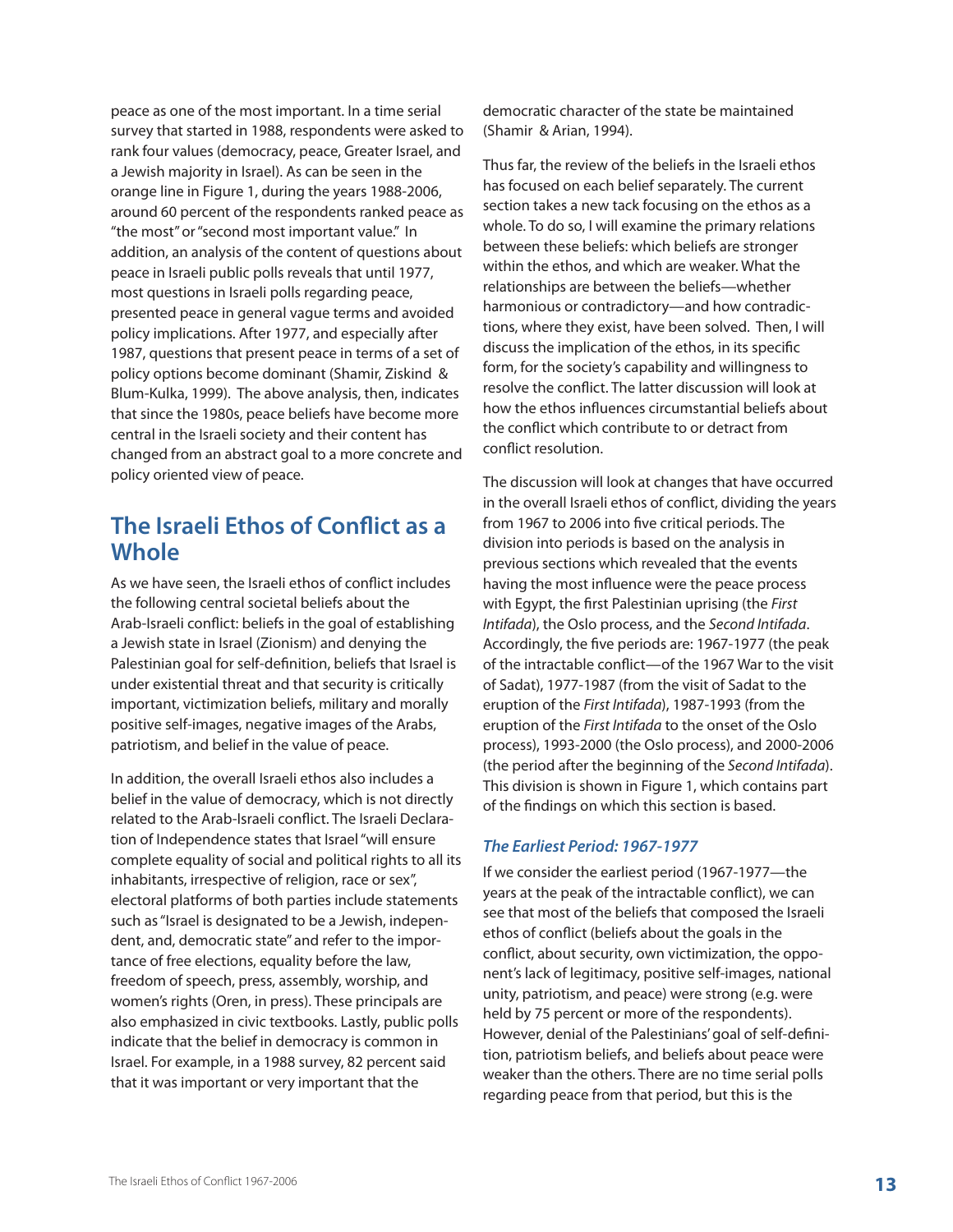impression from other sources, such as textbooks and party platforms.

Several studies have attempted to explore the relations between beliefs within an ethos through statistical analysis such as factor analysis. These studies indeed imply that there is a strong relationship between the various beliefs.<sup>4</sup> Since the pool of public opinion polls that provided a basis for the present research only included the gross distributions of the responses to each question and not the complete data base of each survey factor, analysis could not be used with those data. Therefore, as this section proceeds, I shall only discuss possible logical/psycho-logical relations among the beliefs in the Israeli ethos of conflict.

Many of the beliefs that comprised the Israeli ethos of conflict in this period are logically related to each other. Thus, for example, beliefs about existential threat (security beliefs) together with beliefs regarding the right of the Jews to the land (Zionism) are logically connected with beliefs that repudiate the Palestinian's goal for a state of their own. This is because the Palestinian state was viewed as a military threat and would include much of the land traditionally claimed under Zionism. In addition, beliefs about victimhood

4. Arian (1999), for example, conducted a factor analysis of a number of questions that had recurred in the public opinion polls during the '80s and '90s and might be indicators for certain ethos's beliefs in the Arab-Israeli conflict (threat, security, goals and patriotism). He found two factors which he named "go-it-alone" and "God-and-us." But he also discovered a considerable overlap between the two factors in that the correlation between them was rather high (p. 176). Azran (2003), who carried out a factor analysis of eight of the societal beliefs of conflict through surveys filled by Jewish Israeli students in 2000 also found a very strong correlation among the various beliefs. She found two factors: one reflecting a hawkish perception (perceptions of victimization, security, a positive self-image, a negative image of the opponent, and the righteousness of own goals), and another reflecting a dovish perception of the conflict (a relation between peace beliefs, the opponent's image and goals). Recently, Gopher, Bar-Tal, Raviv and Raviv (2004) have conducted a factor analysis of beliefs about the Arab-Israeli conflict based on questionnaires filled out by 100 Jewish Israelis aged 55-70 from all sectors of the Israeli society. The analysis pointed to three main factors: the first was named ethnocentrism or "blind patriotism" and included items relating to beliefs of unity, patriotism, security, and positive self-image. The second factor (basic beliefs of the ethos) consisted of items regarding negative image of the opponent, goals, victimization, and peace. The third factor was named "enlightened nationalism" and included items related to beliefs about peace, unity, security, and patriotism.

are based on beliefs about the justness of Israel's goals and Israel's positive self-image, while emphasizing the wickedness of the Arab's goals and characteristics (Bar-Tal, 2007). In fact, these three elements of the ethos of conflict: beliefs about victimhood, justness of own goals, and illegitimacy of the rival, form a triangular system that constitutes the core beliefs underlying the intractable conflict (Gopher, 2006). There is also a clear logical connection between security beliefs (e.g. high degree of threat and the centrality of the security value) and patriotism. The demand for self-sacrifice (patriotism) has often been portrayed as a response to the security situation of Israel. This connection surfaces also in the wording of survey questions. As part of the Project for National Security and Public Opinion, for example, the respondents were asked to note whether they agree with the following statement: "sacrifices must we made in the personal economic and social realm in order to preserve our power to the extent that is sufficient to the protection of our security." In addition, Gopher (2006) found a correlation between security beliefs and patriotism.

Despite the cognitive harmony that prevailed among many of the beliefs that made up the Israeli ethos of conflict in this period, this ethos held some potential contradictions as well. The first contradiction is between beliefs that emphasize the value of peace and the negative image of the opponent as uninterested in peace, which implies that peace is not possible. The resolution of this contradiction in this period of peak conflict lay in the fact that peace was suggested only as a dream and not as a practical solution, achievable in the foreseeable future. Another contradiction exists between the belief in the value of democracy and security beliefs that underlie the frequent violations of civil liberties and freedom of speech (such as security censorship). A tension also exists between the belief in the value of democracy and the belief that it is necessary to ensure a Jewish nature for the state. This contradiction becomes apparent in the context of Israeli control of the territories captured by Israel in 1967, which are densely populated by Palestinians. Keeping masses of Palestinians under Israeli occupation may strain democratic practices. On the other hand, adding masses of Palestinians as new citizens to the Jewish state threatens the goal of having a Jewish majority and a Jewish state. At the peak years of the intractable conflict, it appears that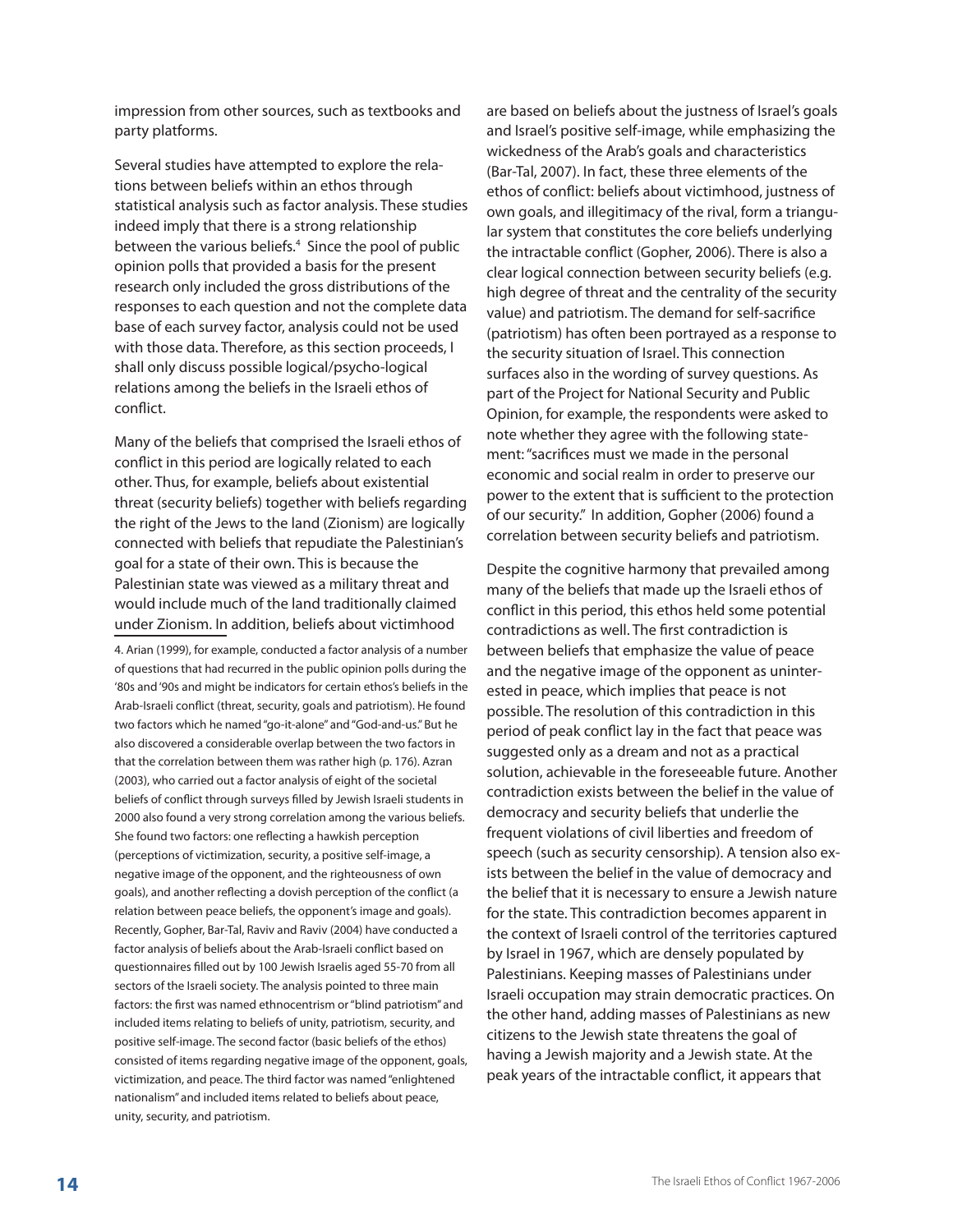these contradictions were resolved mainly by the denial of their existence (Arian, 1995).

What is the general worldview that arises from this ethos, particularly in relation to ripeness and conflict resolution? One element is that Israel should simply endure the protracted conflict, because (a) there is no urgent need to achieve peace since Israel is sufficiently strong to withstand the Arab threat—no hurting stalemate, no motivation to end the conflict—and (b) peace is not realizable in the foreseeable future, that is, there is no basis for optimism about finding a resolution since the basic Arab goal is seen as the destruction of Israel. Indeed, most survey respondents did not believe that peace between Israel and the Arab states was possible (Oren, 2005). In addition, in this period, around 85 percent of the respondents opposed the idea of a Palestinian state (see Figure 2).

#### *The Second Period: 1977-1987*

Sadat's visit and the peace agreement with Egypt brought substantial changes in the societal beliefs that composed the Israeli ethos of conflict in the second period of study (1977-1987). First, the belief that the Palestinians are not a nation became weaker to the point where it was no longer a societal belief (see light blue line in Figure 1). Substantial changes also occurred in the image of the opponent, with a reduction in the proclivity to treat the whole Arab world as a single entity. In addition, as was mentioned earlier, the content of the peace beliefs was altered and peace came to be regarded as a concrete political arrangement which included concessions to and compromise with the other side. Lastly, patriotism dwindled, and at the end of this period there was a decline in the view of the Palestinian state as a threat (see red line in Figure 1).

When the ethos of the years 1977-1987 is compared with the ethos during the earlier years at the peak of the conflict, one notes that the beliefs are mostly less robust, which implies a general weakening of the ethos of conflict as a unifying element for Israeli society and its various divisions.

The ethos that developed in this period included some new contradictions. First, a contradiction emerged between the belief that the goal of the Arabs is to eliminate Israel, which continued to be a part of the ethos, and the modified peace beliefs, that presented peace as a realistic and possible political arrangement

and not just a vision or aspiration. If the Arabs intended to exterminate Israel, how could one reach a practical peace agreement with them in the foreseeable future? That contradiction was resolved in several ways. One was to discriminate between various groups in the Arab world—between groups that were still interested in the elimination of Israel and groups that agreed to acknowledge its existence and with whom peace could be reached. As a result, the perception of peace changed from a comprehensive peace to a separate peace agreement with each country. This solution employed the strategy of cognitive differentiation. Another solution that also employed cognitive differentiation was to assume that the Arabs were willing to sign a peace treaty with Israel despite their wish to bring on its extermination because they had concluded that this goal was impossible due to Israel's superior force. Therefore, the Arabs' readiness to sign a peace agreement was not perceived as recognition of Israel and its right to exist but only as a reaction to Israeli policy and strength. This theme appeared in the 1981 *Likud* platform which presents the peace agreement between Israel and Egypt mostly as a result of *Likud*'s successful policy (p. 3).

Viewing the ethos as a whole, then, and not merely examining each belief separately, highlights the importance of the 1978 peace agreement with Egypt. Beyond the changes that occurred in a number of specific beliefs, mentioned earlier, the peace agreement with Egypt led to a weakening of the ethos of conflict as a whole and to some new contradictions between beliefs in that ethos (peace beliefs, beliefs about the opponents)—a situation that would continue to influence Israeli perception of the conflict. However, it seems that in this period, cognitive differentiation was the main mechanisms for coping with the contradictions mentioned above.

In terms of ripeness theory, the strong continuing belief in Israeli superiority suggests that there was no sense of a hurting stalemate in the conflict with the Palestinians and hence no motivation to resolve this conflict; and the continued belief in an Arab intention to destroy Israel suggests that there was not a lot of optimism about resolving the Israel-Palestinian conflict. Indeed, following the peace agreement with Egypt and before the *First Intifada*, many still supported the preservation of the status quo and opposed a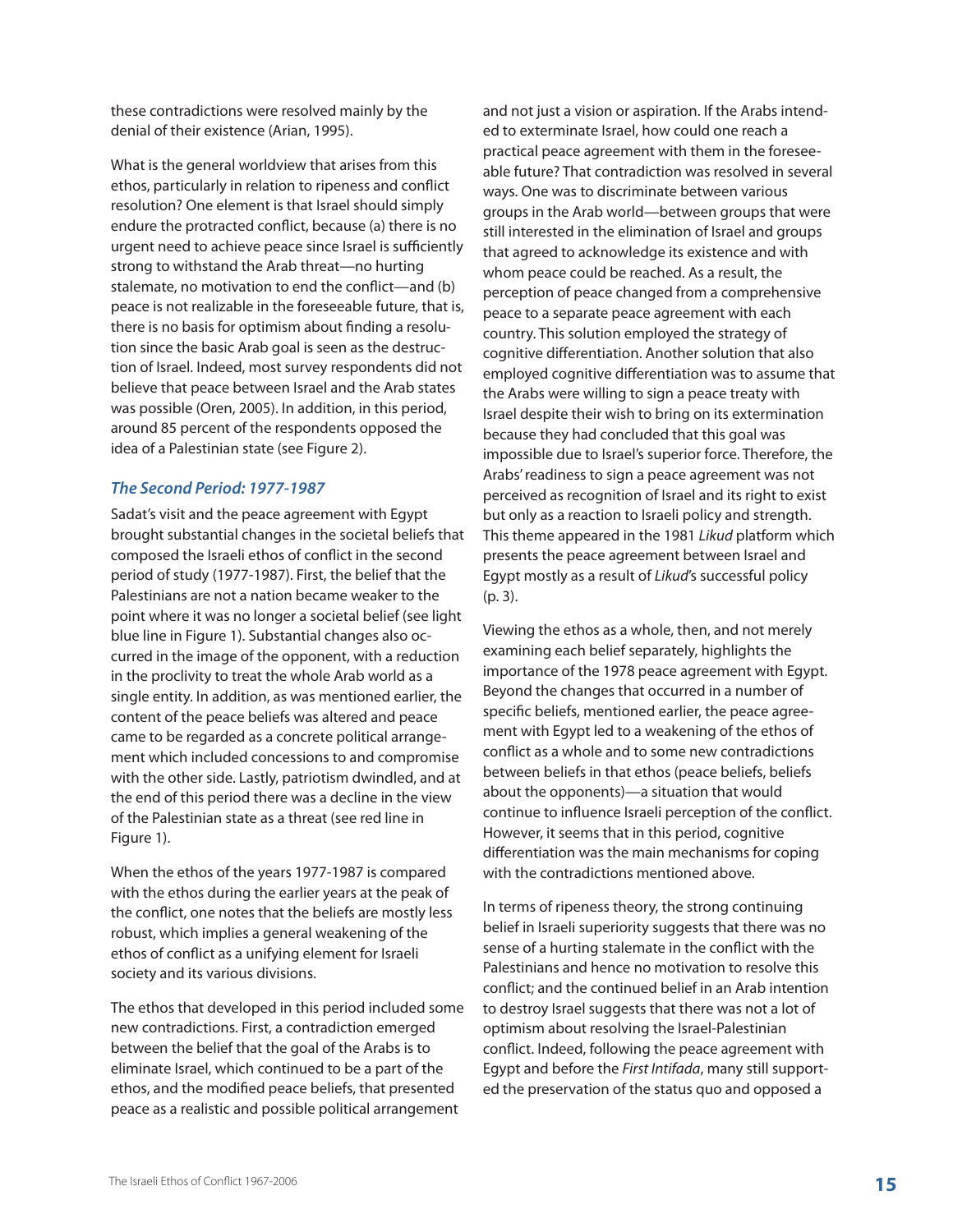Palestinian state though the latter was somewhat weaker than before (see Figure 2).

#### *The Third Period: 1987-1993*

Significant changes are observed during the third period (1987-1993), which began with the eruption of the *First Intifada* as additional beliefs lost their strength. One was the belief that Israel holds military supremacy over the Arabs—unlike before, less than seventy five percent of the respondents thought that Israel would triumph in a full-scale war (see the dark green line in Figure 1). In addition, a decline can be observed in patriotism, that is, the need to sacrifice for the homeland (see the light green line in Figure 1). Beliefs concerning the nature of the threat to Israel began to emphasize the danger inherent in the possession of nonconventional weapons by countries such as Iran, while simultaneously, the fear of a Palestinian state decreased somewhat (as can be seen in 1992 elections platforms). At the end of this period, there was also a decline in the perceived intention of the Arabs to exterminate Israel (see yellow line in Figure 1) and in beliefs about victimhood. The third period, then, is characterized by a further decline in the strength of the ethos of conflict in Israeli society.<sup>5</sup>

 More importantly, in this period, Israelis became more conscious of the contradictions in their ethos. After the mid-1980s, questions in Israeli public polls asked the respondents to choose among competing values. This indicates increased public awareness of potential contradictions among the values and the need to choose among them. For example, in a time-serial survey that started in 1988, respondents were asked to rank four values (democracy, peace, Greater Israel, and a Jewish majority in Israel). Peace and keeping Israel as a Jewish state (with a Jewish majority) were dominant values and were ranked higher by a vast majority of the population than two other values: Greater Israel and democracy (Shamir and Arian, 1994). Additional surveys asked about trade-offs between security and other values such as the rule of law and civil rights. For example, as part of the National security and public opinion project of the Jaffee Center during the years 1987-2005, respondents were asked to express their 5. A detailed discussion of the reasons for these changes is beyond the scope of this paper. But it is possible that this change was a product of an incremental process that started following the peace process with Egypt. Intergenerational population replacement and the mass waves of immigrations to Israel during the '90s may also help to explain this change.

opinion regarding the dilemma between achieving security and observing the rule of law. Almost all surveys point to slight preference for security. Political platforms during this period also referred to potential contradictions between values, especially the *Labor* platforms that stressed the inconsistency of the beliefs in Israel as a democratic state and of peace on the one hand, and beliefs that refute Palestinian claims to self-definition on the other (Oren, 2005). *Labor* platforms clearly express a preference for the former beliefs over the latter. The 1984 *Labor* platform, for example, states that a democratic regime based on equal rights for all citizens cannot coexist with permanent forced Israeli control of the Palestinian inhabitants of Judea, Samaria, and Gaza (p. 12).

According to Shamir and Shamir (2000) the main change in Israeli public opinion following the *First Intifada* was that it became more attentive to the contradiction between valuing Greater Israel, on the one hand, and valuing democracy, peace and a Jewish majority, on the other, and decided to prefer the latter three values over the value of Greater Israel. This is probably the case among the groups in Israel that believed in Greater Israel (such as the *Likud* voters). However, as we saw above, the value of Greater Israel was not a part of the core Israeli ethos (see p. 8). Shamir and Shamir (2000) themselves admit that Greater Israel has been the lowest member of the value hierarchy since before the '90s, when it began to lose ground. When we look only at the values that are part of the Israeli ethos, we see that the main clash is among democracy, peace and maintaining a Jewish majority. The main strategy that was used to solve the contradiction among these three values was not to create a hierarchy among them but to change the context that was perceived as putting these values into conflict with each other. In other words, to advocate giving up the territories. Indeed, since the *First Intifada* we witness a trend toward greater willingness to return the West Bank as part of a peace agreement; for example, by 1994, only 35 percent of the responders wanted to keep the West Bank (Arian, 1995).

These changes influenced circumstantial beliefs that may have encouraged ripeness and efforts to find a peaceful resolution of the conflict. First, the continuation of the conflict was now perceived as more risky because a greater enemy had appeared (the threat of nonconventional weapons in the hands of some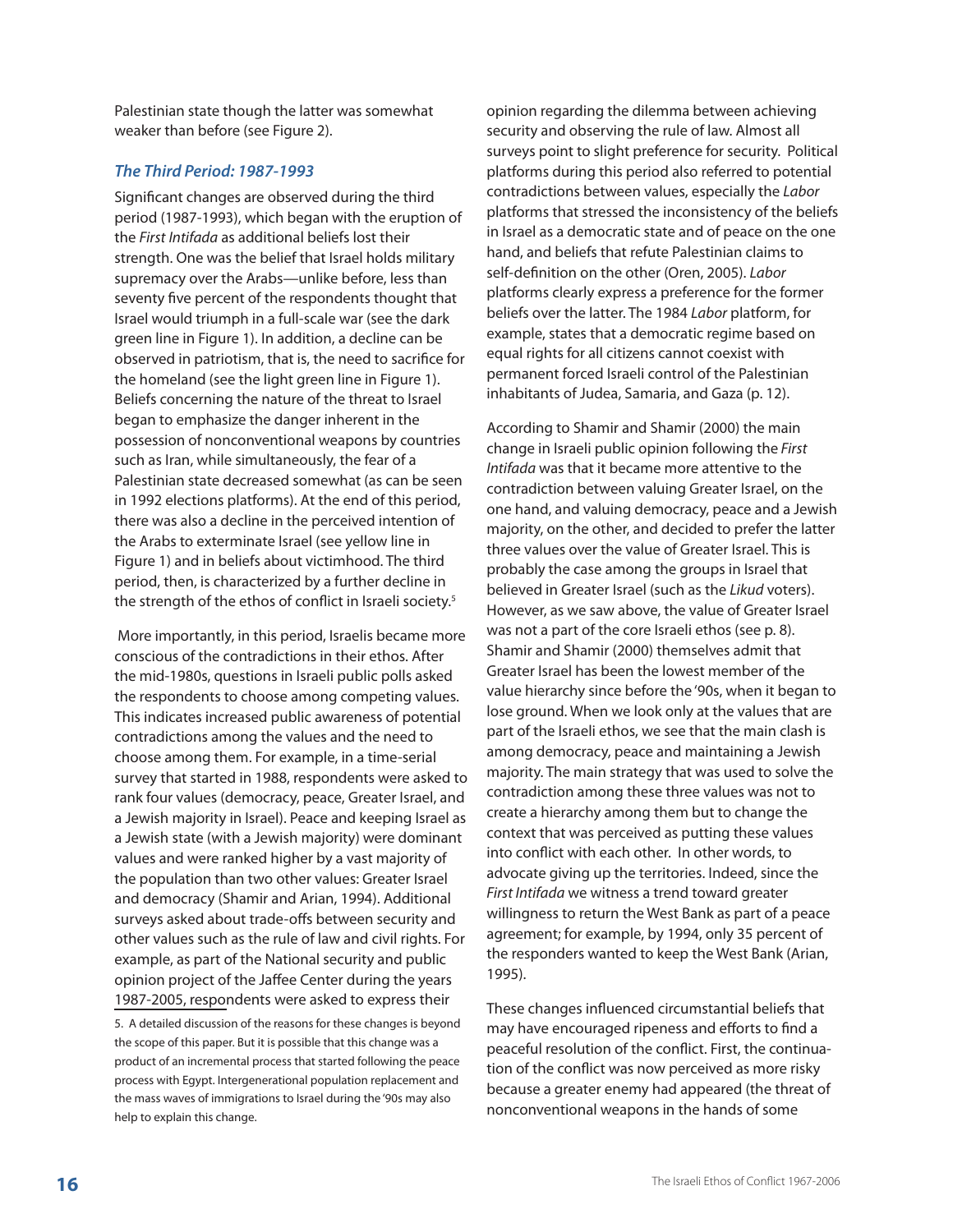Muslim states) and the decline of confidence in Israel's military superior. The conflict was also perceived as more costly because of the awareness of contradictions among components of the ethos. As a result, the status quo of continuing the conflict became less desirable. Indeed, surveys from the *First Intifada* period show a reduction in the rate of respondents who chose the alternative of "status quo" as the preferred solution of the conflict (Levinson & Katz, 1993; Shamir & Shamir, 2000). For example, support for the status quo as a permanent solution to the conflict, which had ranged from 11 percent to 47 percent in Israeli polls before the *First Intifada*, dropped to around 2 percent in one survey after the *First Intifada* (Goldberg, Barzilai et al., 1991; Shamir & Shamir, 2000). On the other hand, a decline in the belief that the Arabs wish to exterminate Israel (the yellow line in Figure 1) and in Israel's isolation in the world may have encouraged more optimism and hope for peace. Indeed, Israeli assessment of the chances of achieving peace increased from 57 percent in 1986 to 66 percent in 1990 and to 77 percent in 1991 (Levinson & Katz, 1993; Shamir & Shamir, 2000). In other words, the changes in the ethos of conflict and associated beliefs encouraged motivation to end the conflict and optimism about finding a way out. In addition, increased optimism about finding a way out may have been encouraged by growing acceptance of the two-state solution (Palestine and Israel as separate states) to the conflict. Indeed, unwillingness to accept the Palestinian goal of a Palestinian state had been eroding during the *First Intifada* (Dowty, 2006). While public polls showed opposition to Palestinian statehood at about 90 percent before the beginning of the *First Intifada*, this opposition dropped to 70 percent after the *First Intifada* started (see Figure 2). In summary, as a result of significant changes in the ethos of the Arab-Israeli conflict on the eve of the Oslo agreement, it was possible to find among the Jewish-Israeli society greater ripeness—a larger sentiment for solving the conflict and growing acceptance of the two-state solution.

#### *The Fourth Period: 1993-2000*

The fourth period in the Arab-Israeli conflict took place at the time of the Oslo process (1993-2000). In this period, many elements of the ethos of conflict had weakened bellow 75 percent. At the same time, the centrality of peace beliefs had increased (see orange line in Figure 1**)**. Looking at the ethos as a whole, then,

this is the period when the ethos of conflict was the weakest. Accordantly, this period is characterized by a high assessment of the chances of achieving peace (see Figure 3). This period is also characterized by a significant decrease in opposition to a Palestinian state. In fact, at the end of this period, most respondents (57 percent) accepted the idea of a Palestinian state (see Figure 2). The opposition to the two-state solution to the conflict relate to beliefs that refute the Palestinian goals as unjust (there is no Palestinian nation) and dangerous (a Palestinian state will threaten Israel). The weakening of these two beliefs at this period (see light blue line and red line in Figure 1) may increase the acceptation of the two-state solution to the conflict.

#### *The Fifth Period (2000-2006)*

In the fifth period (2000-2006), there was a strengthening of some of the societal beliefs that were consistent with conflict such as the belief that Arabs wish to destroy Israel, and the belief that Israel holds military supremacy over the Arabs. In addition, the value of peace diminished in importance (all three are shown in Figure 1). As might be expected, these changes were accompanied by changes in circumstantial beliefs that are related to the conflict. As some scholars have indicated (Pruitt, 1997; Dowty, 2006; Oren & Bar-Tal, 2007), Israeli public polls from this period present a sad paradox. On the one hand, there is increased support for far-reaching compromises with the Palestinians. For example, as shown in Figure 2, more than half of survey respondents express agreement with the establishment of a Palestinian state. At the same time, a majority of the respondents voice a deep mistrust and pessimism about the prospects for peace (see Figure 3).

The ethos of conflict may provide us with an explanation for this paradox. The pessimism may be related to the strengthening of negative beliefs about Arabs as having no interest in peace. Motivation to end the conflict may have diminished in this period, as suggested by strengthening of the belief that Israel holds military supremacy over the Arabs, which may have made the conflict again seem winnable. Yet, the awareness of inconsistency among the beliefs of the ethos of conflict still implies that the continuance of the conflict was perceived as costly. This idea was expressed several times by Olmert, Israel's deputy prime minister, in an interview that he gave to the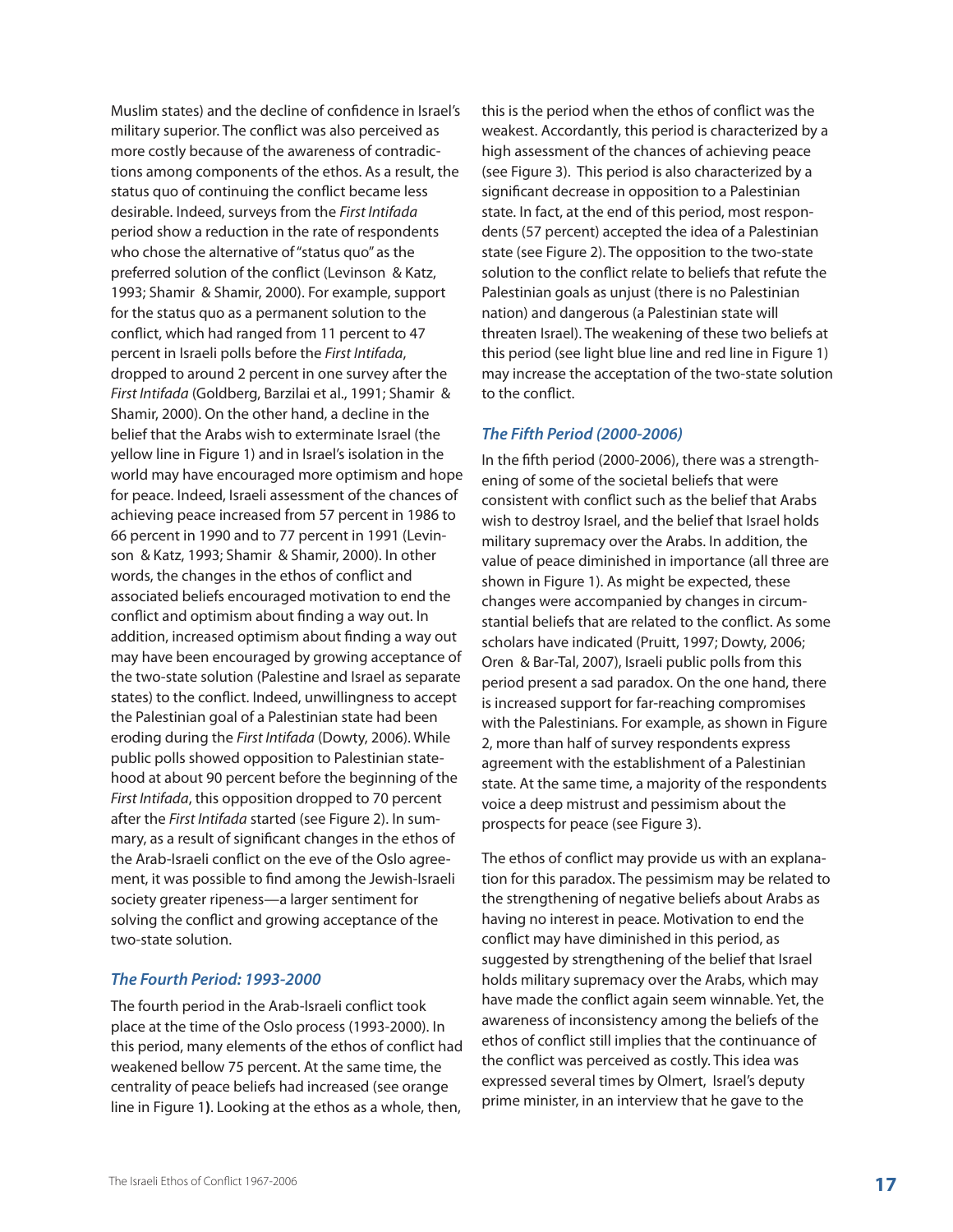Israeli Newspaper, *Yedioth Ahronoth*, in 2006, just after he took office, and in September 2008, several hours after he announced his resignation. Thus, while there are some indications of return to earlier forms of the ethos, some changes in the ethos appear to be irreversible: the belief that the Palestinians have the right to a state and the awareness of inconsistency among the beliefs of the ethos and the adoption of the strategy of changing the context of conflict in order to deal with this inconsistency. In short, there was public support for a possible solution to the conflict but no hope that negotiation with the Palestinians would produce such a result. The consequence of these changes in perception appears to be a desire to unilaterally withdraw from the conflict. The 2003 *Labor* platform declared that in the absence of peace, Israel will unilaterally withdraw from territories in Gaza and the West Bank and will establish a onesided separation from the Palestinians. The *Likud* adopted this proposal with regard to Gaza, and public polls indicate that it has widespread support among the Israelis. The idea of Arab-Israeli negotiation and mutual resolution of the conflict, then, has been replaced by the idea of a one-side separation, which is consistent with the current ethos of conflict in Israeli society.

# **Conclusion**

The Arab-Israeli conflict has lasted over a hundred years. In this long period, there have been wars and confrontations between the parties as well as negotiations and attempts to solve the conflict. Previous studies provide numerous explanations for the changes in Israeli policy over the years. Most of them invoke changes in international politics, domestic politics and public opinion (Makovsky, 1996; Mor, 1997; Inbar, 1999; Auerbach & Greenbaum, 2000). Few of them refer to ripeness (Pruitt, 1997; Dowty, 2006). The current study suggests another important source of Israeli policies, the ethos of conflict, which connects long-term trends in societal beliefs with ripeness theory.

Analyzing the conflict from this perspective, we can point to several unique contributions of the current study. First, while previous studies of Israeli policy have focused on developments that occurred shortly before critical events in the conflict (such as the *First Intifada* and the Oslo accord), the current study looks at gradual processes that started years before these critical events. Thus, it provides a much broader historical perspective then is usually offered. Second, the current study explains the changes in Israeli policy as resulting from changes in the society as a whole and not just a change of government or adoption of new views by the ruling party (see, for example Rynhold, 2007 for such an explanation). Thus, it points to more fundamental forces behind Israeli policy. Third, the current study focuses not only on specific societal beliefs regarding the Arab-Israeli conflict but also on the relationship between them. It especially highlights the inconsistency among societal beliefs that often serves as a driving force behind changes in policy preferences. It mentions several strategies that can be and are used for coping with such inconsistencies, moving beyond the work of Shamir and Shamir (2000), who only discuss the strategy of ranking inconsistent values in terms of their importance.

The framework presented here has merit beyond the Israeli case, applying to any society exposed to a prolonged intractable conflict. This includes the Palestinian side of the Arab-Israeli conflict; hence, focusing on the ethos of conflict on both sides would provide a more comprehensive understanding of that conflict than is given here. However, that task is beyond the scope of the present contribution.

According to the framework presented here, in a prolong conflict beliefs addressing goals, positive self image combined with negative image of opponent, the nature of the threat and the need to confront it, the need for sacrifice, and the value of peace coalesce into a commonly agreed upon ethos. This ethos must be viewed as a whole, in addition to looking at its component beliefs. Furthermore, ethos is not static but evolves over time. It can change in various ways. First, ethos as an aggregate can strengthen or weaken. That happens when its component beliefs become more widely or less widely shared among members of the society. In the case of the Israeli ethos of conflict, most of its component beliefs (security beliefs, victimhood, negative opponent image, positive self-image, patriotism) weakened over time, resulting in a weaker ethos. Another type of change involves shifts in the composition of the ethos. Some component beliefs may be dropped while others are added. For example, the early belief that the Palestinians are not a nation has been gradually abandoned. In addition, the internal balance among the different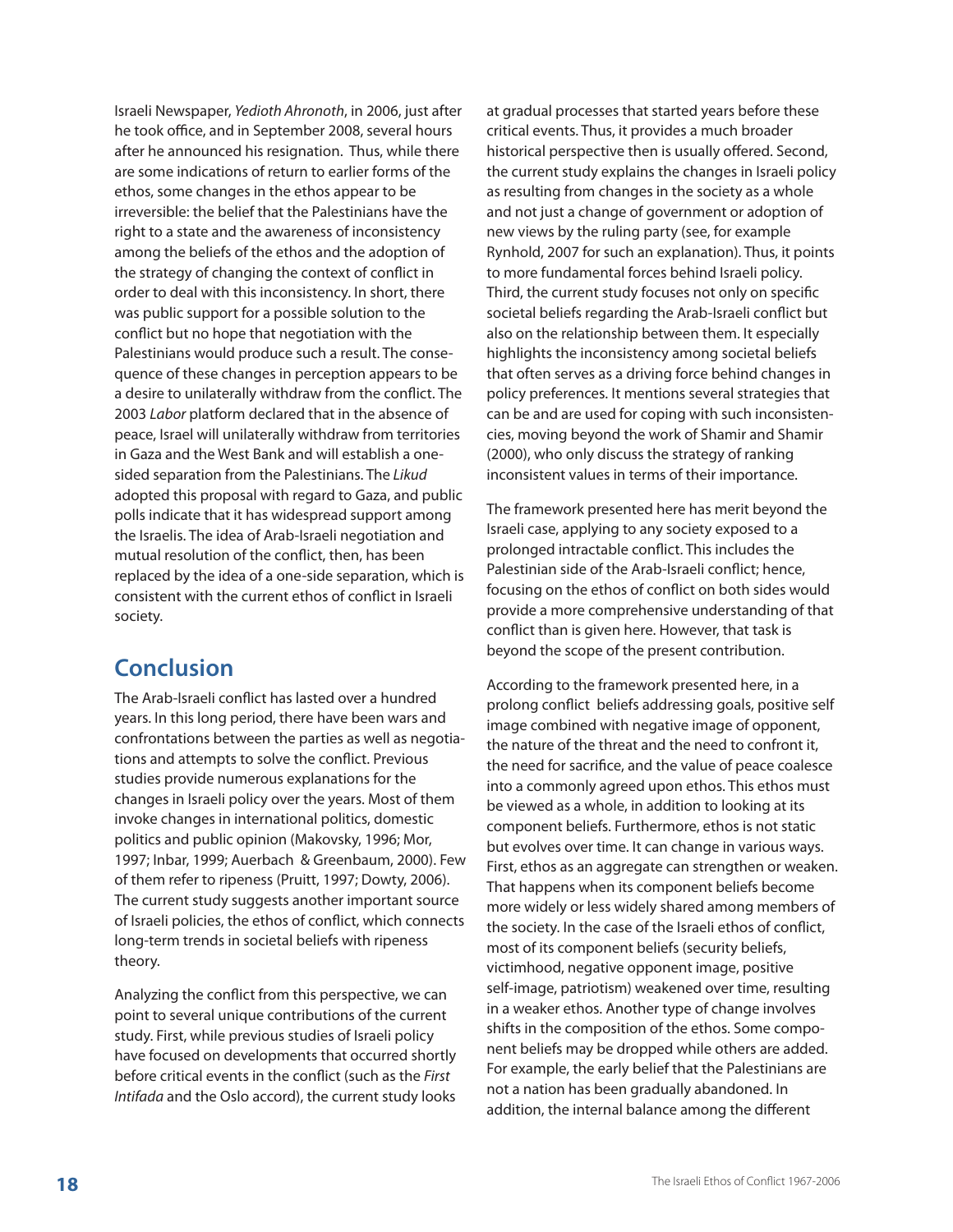beliefs in an ethos may change over time, as when some beliefs become more dominant while others become less dominant. In the Israeli case, we witnessed an increase in the importance of beliefs related to peace. The internal balance in the ethos may also be disrupted if changes in the content of certain constituent beliefs create new contradictions with other beliefs. Such is the case with the change in the Israeli peace beliefs, which evolved from an abstraction to a view of peace as a realistic prospect to be achieved by negotiations and compromise. This dramatic change conflicted with other prevailing beliefs in the ethos, such as those defining Israel's goals in the conflict and the negative image of Arabs. Finally, a society can develop new strategies for dealing with contradictions in the ethos. From suppression and denial, the Israeli society started acknowledging the inconsistencies among its values (for instance, maintaining a Jewish majority, democracy and peace) and tried to solve them by changing the context that was activating the inconsistencies. The current study demonstrates that a society's effort to deal with contradictions in its main values often involves a long, gradual process. As predicted by Abelson (1959), attempts to change the reality context of the conflict, as a strategy for reconciling inconsistent elements of the ethos, appeared only after other strategies—such as denial and cognitive differentiation—were used.

The end result of all of the changes described above was a reduced tendency to consider the conflict as a zero-sum game. More importantly, the current study links changes in ethos to changes in circumstantial beliefs about the conflict that relate to the two main conditions producing ripeness for conflict resolution: motivation to end the conflict, and optimism about finding a solution (see Pruitt, 2005; Zartman, 2003). The current study points to three ways that changes in ethos can trigger ripeness. First, changes in specific beliefs may directly impact motivation to end the conflict and optimism about finding a solution. In the Israeli case, the decline of confidence in Israel's military superiority may have made winning the conflict seem less likely thus, encouraging motivation to end the conflict. Likewise, weakening of the belief that the Arabs wish to exterminate Israel may have encouraged optimism about finding a solution. Second, awareness of the inconstancies among components of the ethos may have increased motivation to end the conflict, as the conflict was perceived as more costly in psychological terms. Third, changes in some of the beliefs that constitute the ethos may also contribute to the perception that there is a formula to end the conflict. In the Israeli case, decline in the belief that there is no Palestinian nation and the belief that a Palestinian state is a threat to Israel directly contribute to the acceptation of the two-state solution as a way out of the Israeli-Palestinian conflict. Thus, the framework that is suggested in this study also contributes to ripeness theory by highlighting some important and fundamental process that set the stage for ripeness.

Finally, it is important to note that the ethos of conflict is only one component (although a central and important component) of the psychological repertoire that creates major obstacles to beginning negotiation, achieving agreement, and later engaging in a process of reconciliation. Other components include collective memory of conflict, as well as collective emotions (hate, fear, the desire for revenge). In addition, other beliefs that are not directly related to the conflict but reflect general world views (such as religious beliefs) also fuel disagreements. Also, circumstantial beliefs that are not linked to the ethos of conflict, such as a belief that the leader of the rival group is weak and hence unable to implement the potential peace agreement, may serve as barriers to negotiation (Bar-Tal and Halperin, in press). Thus, the present work should be seen as part of a wider effort to study the barriers and obstacles to negotiation and the resolution of intractable conflicts.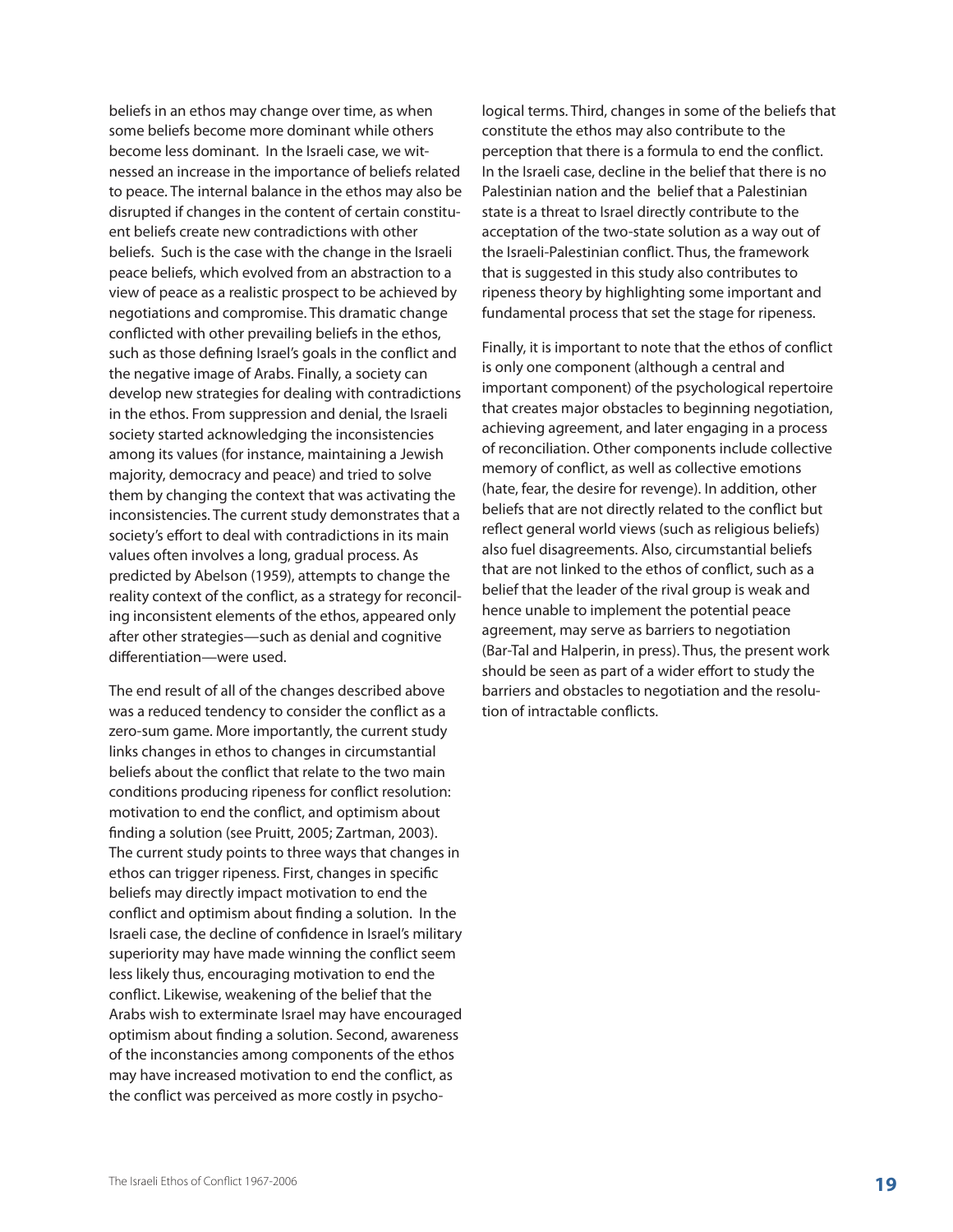### **References**

- Abdelal, Rawi, Yoshiko Herrera, Alastair Johnston & Rose McDermott, 2006. 'Identity as a Variable', Perspectives on Politics 4(4): 695-711.
- Abelson, Robert P., 1959. 'Modes of Resolution of Belief Dilemmas', Journal of Conflict Resolution 3: 343-352.
- Abelson, Robert P., 1968. Theories of Cognitive Consistency: A Sourcebook. Chicago: Rand McNally.
- Abelson, Robert P. & M. Rosenberg, 1958. 'Symbolic Psycho-Logic: A Model of Attitudinal Cognition', Behavioral Science 3: 1-13.
- Adorno, Theodor W., 1950. The Authoritarian Personality. New York: Harper.
- Arian, Asher, 1995. Security Threatened: Surveying Israeli Opinion on Peace and War. Cambridge Eng.: Cambridge University Press.
- Auerbach, Yehudith & Charles W. Greenbaum, 2000. 'Assessing Leader Credibility During a Peace Process: Rabin's Private Polls', Journal of Peace Research 37(1): 31-50.
- Bar-Gal, Yoram, 1993. 'Boundaries as a Topic in Geographic Education', Political Geography 12: 421-435.
- Bar-Tal, Daniel, 1998a. 'Societal Beliefs in Times of Intractable Conflict: The Israeli Case', International Journal of Conflict Management 9(1): 22-50.
- Bar-Tal, Daniel, 1998b. 'The Rocky Road toward Peace: Beliefs on Conflict in Israeli Textbooks', Journal of Peace Research 35(6): 723-742.
- Bar-Tal, Daniel, 2000. Shared Beliefs in a Society : Social Psychological Analysis. Thousand Oaks, CA: Sage Publications.
- Bar-Tal, Daniel, 2004. 'Nature, Rationale, and Effectiveness of Education for Coexistence', Journal of Social Issues 60(2): 253-271.
- Bar-Tal, Daniel, 2007. 'Societal-Psychological Foundations of Intractable Conflicts', American Behavioral Scientist 50(11): 1430-1453.
- Bar-Tal, Daniel & Neta Oren, 2000. Ethos as an Expression of Identity: Its Changes in Transition from Conflict to Peace in the **Israeli Case. Jerusalem: The Leonard Davis** Institute for International Relations, The Hebrew University of Jerusalem.
- Bar-Tal, Daniel & Yona Teichman, 2004. Stereotypes and Prejudice in Conflict: Representation of Arabs in Israeli Jewish Society. New York: Cambridge University Press.
- Bar-Tal, Daniel & Eran Halperin, in press. 'Overcoming Socio-Psychological Barriers to Conflict Resolution'. In D. Bar-Tal, (Ed.) *Intergroup Conflicts and Their Resolution: Social Psychological Perspective. New York: Psychology Press.*
- Bar-Tal, Daniel, Dan Jacobson, & Aaron S. Klieman, 1998. Security Concerns: Insights from the Israeli Experience. Stamford, CT: JAI Press.
- Bar-Tal, Daniel, Amiram Raviv, Alona Raviv, & Adi Dgani-Hirsh, 2009. 'The Influence of the Ethos of Conflict on Israeli Jews' Interpretation of Jewish-Palestinian Encounters', *Journal of Conflict Resolution 53(1): 94-118*.
- Bateson, Gregory, 1958. *Naven, a Survey of the Problems Suggested by a Composite Picture of the Culture of a New Guinea Tribe Drawn from Three Points of View*. Stanford, CA: Stanford University Press.
- Ben-Amos, Avner & Daniel Bar-Tal, 2004. *Patriotism: We Love You the Homeland*. Tel Aviv: Deyonon, Tel-Aviv University [in Hebrew].
- Ben-Eliezer, Uri, 1998. *The Making of Israeli Militarism*. Bloomington, IN: Indiana University Press.
- Ben-Shaul, Nitzan S., 1997. *Mythical Expressions of Siege in Israeli Films*. Lewiston, NY: Edwin Mellen Press.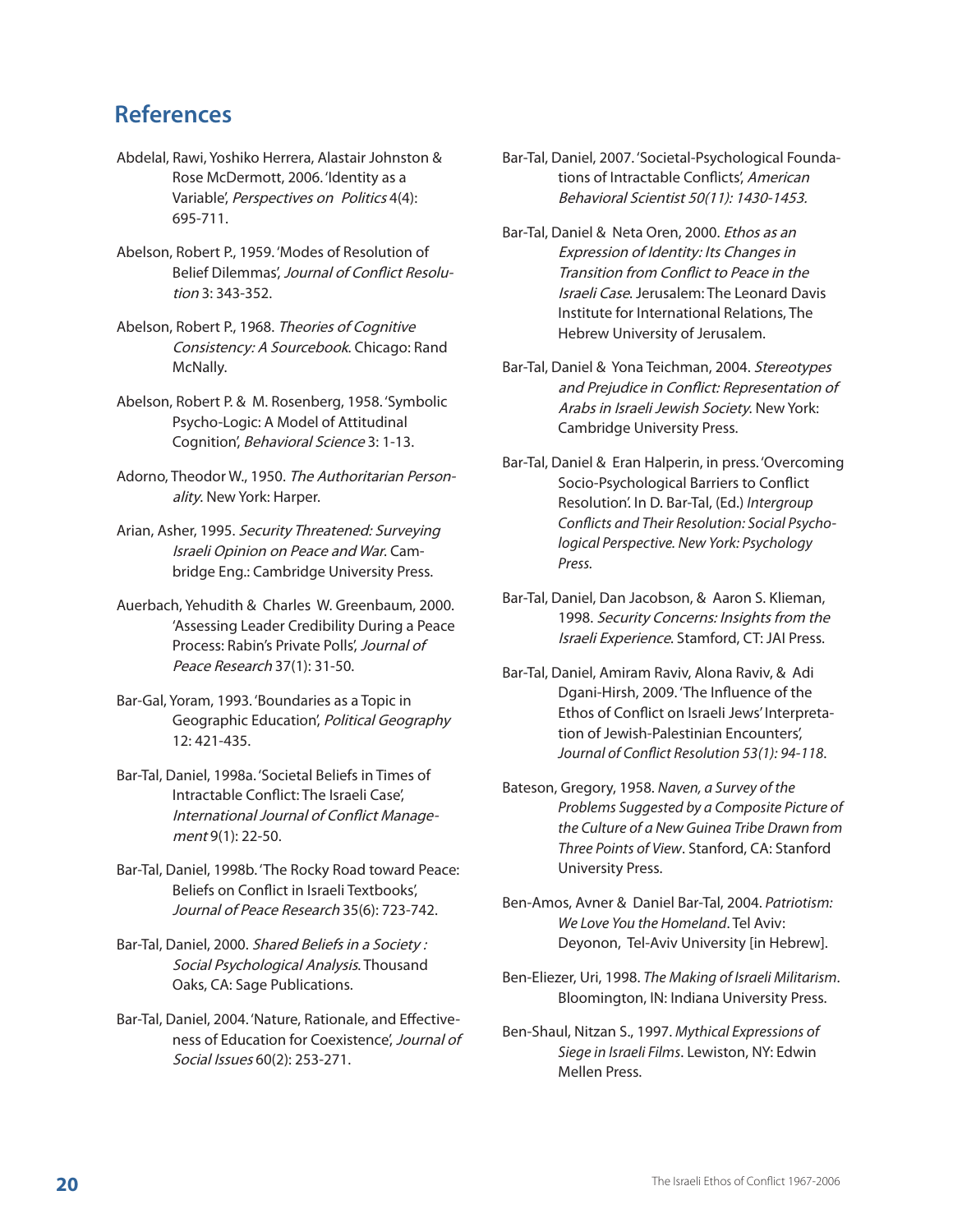- Bezalel, Yochevet, 1989. *Changesin Zionist Values as Reflected in Elementary School Literature and Language Readersfrom the Late Fiftiesto the Mid Eighties*. Master's thesis. Beer Sheva, Israel: Ben Gurion University of the Negev [in Hebrew].
- Brubaker, Rogers & Frederick Cooper, 2000. 'Beyond "Identity"', *Theory and Society* 29(1): 1-47.
- Buzan, Barry & Ole Weaver, 2003. *Regions and Powers: The Structure of International Security*. Cambridge, Eng.: Cambridge University Press.
- Buzan, Barry, Ole Weaver, & Jaap de Wilde, 1998. *Security: A New Framework for Analysis*. Boulder, CO: Lynne Rienner.
- Cairus, Ed & Micheal D. Roe, 2002. *The Role of Memory in Ethnic Conflict*. New York: Palgrave Macmillan.
- David, Ohad., 2007. *Expressions of the Jewish-Israeli Identity in Hebrew Readers During the Twenty Century. Ph. D. Thesis*. Tel-Aviv: Tel-Aviv University [in Hebrew].
- Dowty, Alan, 2006. *'*Despair Is Not Enough Violence, Attitudinal Change, and 'Ripeness' in the Israeli-Palestinian Conflict*', Cooperation and Conflict* 41(1): 5-29.
- Dror, Yuval, 2004. 'The Israeli Education System as an Agent of Jewish Patriotism in Israel'. In A. Ben-Amos and D. Bar-Tal, *Patriotism in Israel*. Tel Aviv: Hakibuz Hamehuhad [in Hebrew]
- Eagly, Alice & Shelly Chaiken, 1993. *The Psychology of Attitudes*. Fort Worth, TX: Harcourt Brace Jovanovich.
- Epstein, Arnold L., 1978. *Ethos and Identity : Three Studiesin Ethnicity*. London, Chicago: Tavistock Publications, Aldine.
- Festinger, Leon, 1957. *A Theory of Cognitive Dissonance*. Evanston, IL: Row.
- Firer, Ruth, 1985. *The Agents of Zionist Education*. Tel Aviv, Israel: Sifriyat Poalim [in Hebrew].
- Goldberg, Giora, Gad Barzilai & Efraim Inbar, 1991. The Impact of Intercommunal Conflict: The Intifada and the Israeli Public Opinion *Policy Studies*. Jerusalem: The Leonard Davis Institute for International Relations.
- Gopher, Uri., 2006. *Antecedentsto the Ethos of Conflict in the Israeli-Jewish Society*. Unpublished. Master's thesis. Tel Aviv: Tel Aviv University [in Hebrew].
- Heider, Fritz, 1958. *The Psychology of Interpersonal Relations*. New York: Wiley.
- Inbar, Ephraim, 1999. *Rabin and Israel's National Security*. Washington, Baltimore: Woodrow Wilson Center Press, Johns Hopkins University.
- Inglehart, Ronald, 1997. *Modernization and Postmodernization: Cultural, Economic, and Political Change in 43 Societies*. Princeton, NJ: Princeton University Press.
- Jost, John T., 2006. 'The End of the End of Ideology', *American Psychologist* 61(7): 651-670.
- Kanavou, Angeliki A., 2006. 'How Peace Agreements Are Derailed: The Evolution of Values in Cyprus, 1959-74', *Journal of Peace Research* 43(3): 279-296.
- Kashti, Y. & A. Rimon-Or, 1999. 'Security, Identity and Education'. In A. Gur-Zeev, Modernism Post-Modernism and Education. Tel-Aviv: Ramot [in Hebrew].
- Kuus, Merje, 2002. 'European Integration in Identity Narratives in Estonia: A Quest for Security', *Journal of Peace Research* 39(1): 91-108.
- Levinson, Hanna. & Elihu Katz, 1993. 'The Intifada Is Not a War: Jewish Opinion on the Israel-Arab Conflict'. In A. A. Cohen and G. Wolfsfeld, *Framing the Intifada: People and Media*. Norwood, NJ: Ablex Pub. Corp.
- Makovsky, David, 1996. *Making Peace with the PLO: The Rabin Government's Road to the Oslo Accord*. Boulder, CO: Westview Press.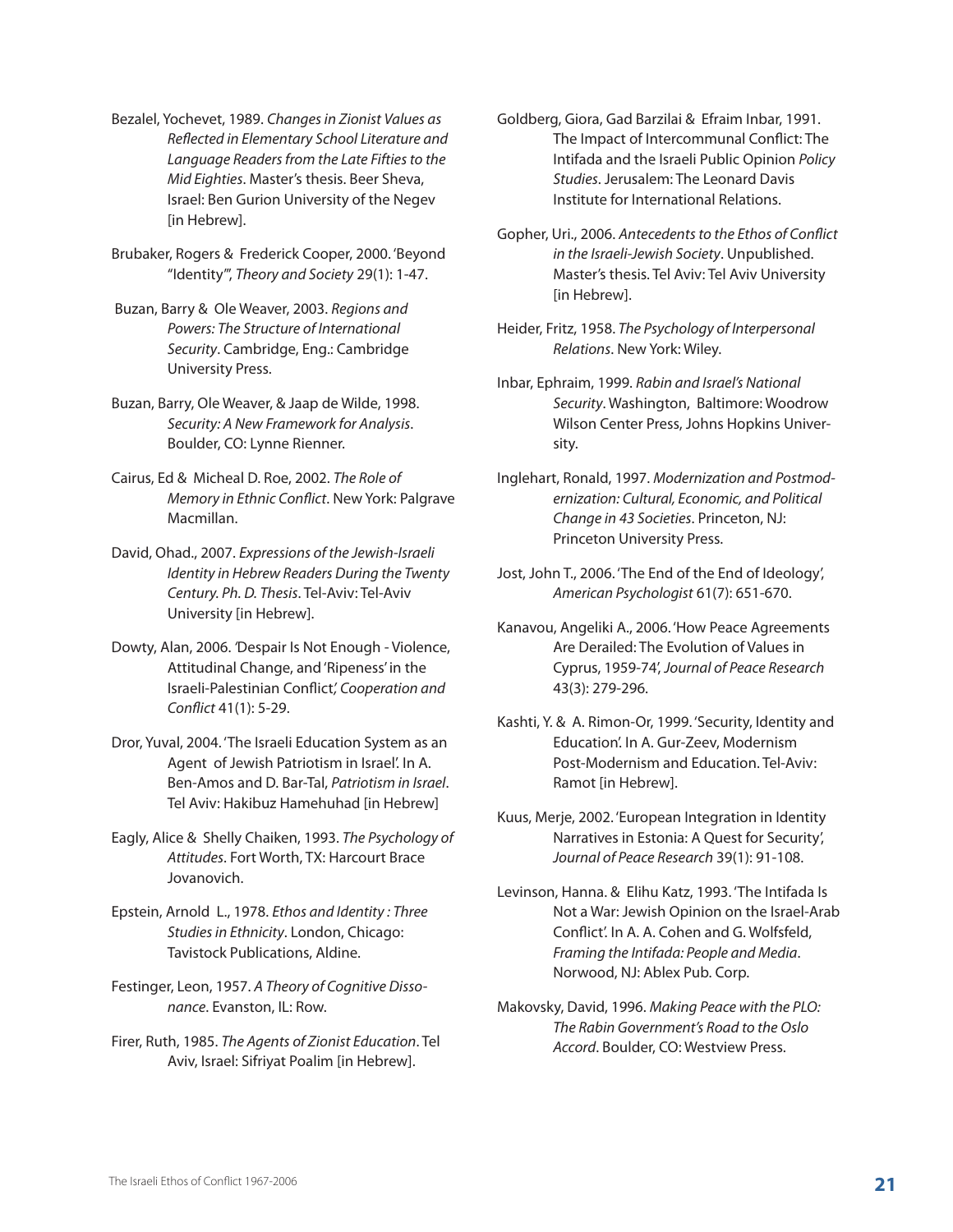- McClosky, Herbert. & John Zaller, 1984. *The American Ethos: Public Attitudestoward Capitalism and Democracy*. Cambridge, MA: Harvard University Press.
- Mor, Ben D., 1997. 'Peace Initiatives and Public Opinion: The Domestic Context of Conflict Resolution', *Journal of Peace Research* 34(2): 197-215.
- Ne'eman, Judd, 1995. 'The Empty Tomb in the Postmodern Pyramid'. In C. Berlin, *Documenting Israel : Proceedings of a Conference Held at Harvard University on May 10-12, 1993*. Cambridge, MA: Harvard College Library.
- Oren, Neta, 2005. *The Impact of Major Eventsin the Arab-Israeli Conflict on the Ethos of Conflict of the Israeli Jewish Society (1967-2000)*. Ph.D. Dissertation. Tel-Aviv: Tel- Aviv University [in Hebrew].
- Oren, Neta, in press. 'Israeli Identity Formation and the Arab-Israeli Conflict in Election Platforms, 1969-2006', *Journal of Peace Research*.
- Oren, Neta & Daniel Bar-Tal, 2007. 'The Detrimental Dynamics of Delegitimization in Intractable Conflicts: The Israeli-Palestinian Case', *InternationalJournal of Intercultural Relations* 31(1): 111-126.
- Ossowska, Maria, 1973. *The Knight's Ethos and Its Forms*. Warszawa: Panstwowe Wydawn. Naukowe.
- Podeh, Elie, 2002. *The Arab-Israeli Conflict in Israeli History Textbooks, 1948-2000*. Westport, CT: Bergin & Garvey.
- Pruitt, Dean G., 1997. 'Ripeness Theory and the Oslo Talks', *International Negotiation* 2(2): 237-250.
- Pruitt, Dean G., 2005. *Whither Ripeness Theory?* Working Paper #25. Fairfax, VA: Institute for Conflict Analysis and Resolution, George Mason University [see http://icar.gmu.edu/ wp\_25\_pruitt.pdf].
- Pruitt, Dean G. & Sung Hee Kim, 2004. *Social Conflict*: *Escalation, Stalemate, and Settlement*. Boston: McGraw-Hill [third edition].
- Rokeach, Milton & Sandra J. Ball-Rokeach, 1989. 'Stability and Change in American Value Priorities, 1968-1981', *American Psychologist* 44(5): 775-784.
- Rynhold, Jonathan, 2007. 'Cultural Shift and Foreign Policy Change - Israel and the Making of the Oslo Accords', *Cooperation and Conflict* 42(4): 419-440.
- Shamir, Jacob & Michal Shamir, 2000. *The Anatomy of Public Opinion*. Ann Arbor, MI: University of Michigan Press.
- Shamir, Jacob, Neta Ziskind, & Shoshana. Blum-Kulka, 1999. 'What's in a Question? A Content Analysis of Survey Questions', *Communication Review* 3(4): 1-25.
- Shamir, Michal & Asher Arian, 1994. 'Competing Values and Policy Choices - Israeli Public-Opinion on Foreign and Security Affairs', *British Journal of Political Science* 24: 249-271.
- Shohat, Ella, 1989. *Israeli Cinema : East/West and the Politics of Representation*. Austin, TX: University of Texas Press.
- Stone, Russell A., 1983. 'The Dynamics of Israeli Attitudes toward the Palestinians'. In C. F. Pinkele and A. Pollis, *The Contemporary Mediterranean World*. New York: Praeger
- Sumner, William Graham, 1907. *Folkways; a Study of the Sociological Importance of Usages, Manners, Customs, Mores, and Morals*. Boston: Ginn.
- Tedin, Kent L., 1987. 'Political Ideology and the Vote', *Research in Micro-politics* 2: 63-94.
- Tetlock, Philip E., 1986. 'A Value Pluralism Model of Ideological Reasoning', *Journal of Personality and Social Psychology* 50(4): 819-827.
- Weber, Max, 1958. *The Protestant Ethic and the Spirit of Capitalism*. New York: Scribner.
- Wertsch, James V., 2002. *Voices of Collective Remembering*. Cambridge, U.K.: Cambridge University Press.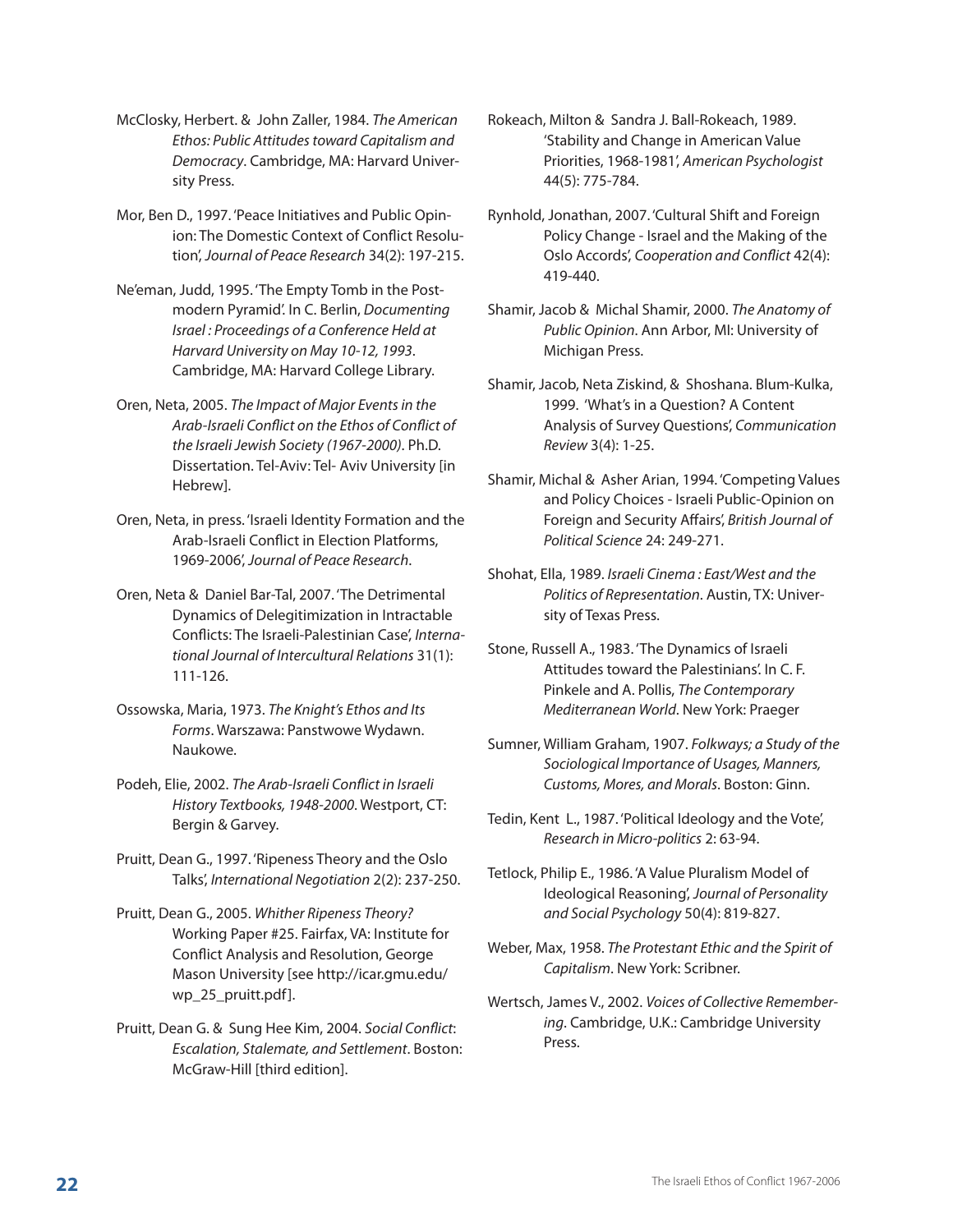- Yadgar, Yaacov, 2003. 'From "True Peace" to "the Vision of the New Middle East": Rival Images of Peace in Israel,' *Journal of Peace Research* 40(2): 177-193.
- Yuchtman-Ya'ar, Ephraim, 2002. 'Value Priorities in Israeli Society: An Examination of Inglehart's Theory of Modernization and Cultural Variation', *Comparative Sociology* 1(3-4): 347-367.
- Zafran, Anat, 2002. *Measuring Israeli Ethos of Conflict: Antecedents and Outcomes*. Master Thesis. Tel-Aviv: Tel Aviv University [in Hebrew].
- Zamir, Sara., 2003. *Issue of Peace Education in Israel*. Ph.D. Dissertation. Beer-Sheva: Ben-Gurion University.
- Zartman, I. William, 2000. 'Ripeness: The Hurting Stalemate and Beyond'. In P. C. Stern and D. Druckman, *International Conflict Resolution after the Cold War*. Washington: National Academy Press.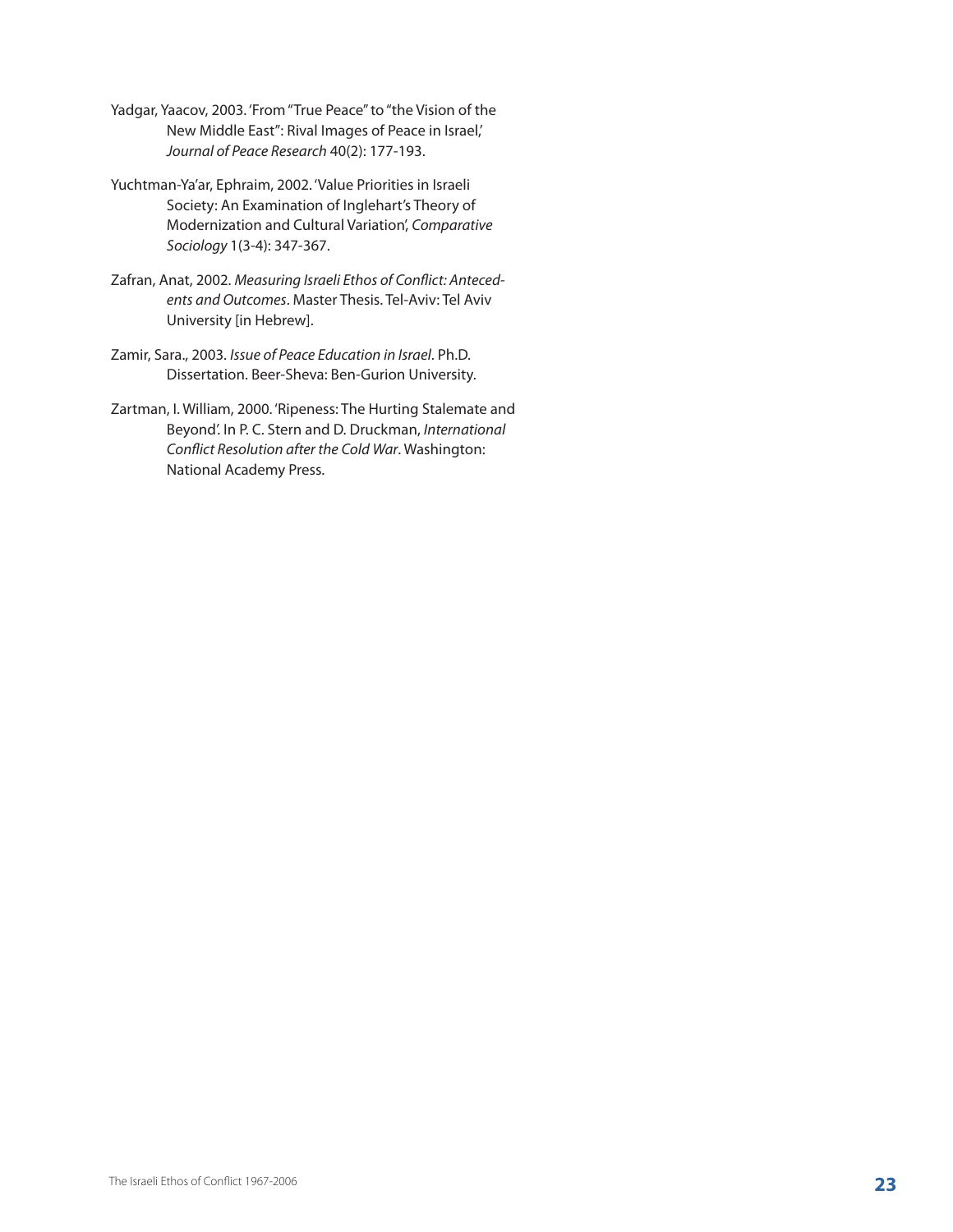## **Figures**



**•** Patriotic sacrifice

#### **Figure 1**. Percentage of endorsement of beliefs in the Israeli ethos as a function of year.

**Sources: Zionism** was measured by the question: "Are you a Zionist?" (Israel Institute of Applied Social Research). **Refuting Palestinian Goals** was measured by the question: "Do you agree with the statement "The 'Palestinian Arab Nation' is an artificial concept that has only emerged in the last years due to developments in our area" (Israel Institute of Applied Social Research). **Arabs Want to Destroy Israel** was measured by two questions in two surveys: "There are those who claim that the Arabs' aim against Israel is not return of occupied territories but the destruction of Israel. To what extent do you agree with this opinion?' (Israel Institute of Applied Social Research), that was conducted during the years 1973-1981, and "What do you think is the ultimate goal of the Arabs: 1. Recapture some of the territory lost in the Six Days War 2. Return of all territories lost in the Six Days War 3. Conquer the State of Israel 4. Conquer the State of Israel and kill most of the Jews living there" ( Jaffee Center for Strategic Studies), that was conducted during the years 1986-2006. **Palestinian State is a Threat** was measured by two questions in two surveys: "Do you think a Palestinian state In Judea and Samaria will endanger the existence of the state of Israel?" ( Israel Institute of Applied Social Research) that was conducted during the years 1975-1987, and "To what degree does an establishment of a Palestinian state pose a threat to Israel in your eyes?" (Jaffee Center for Strategic Studies), that was conducted during the years 1991-2006. **Sacrifice** (patriotism) was measured by the question: "There are those who claim that now we should ask people many sacrifices. Do you agree with that? (Israel Institute of Applied Social Research). **Military Self-Image** was measured by two questions in two surveys:" How much do you trust IDF's fighting ability and its capability to win in a case of another war?" (Israel Institute of Applied Social Research) that was conducted during the years 1975-1984, and 'Do you agree with the statement 'Israel could overcome a war against all Arab states" (Jaffee Center for Strategic Studies), that was conducted during the years 1986-2006. **Peace as Main Value** was measured by the question:" In thinking about the various paths along which Israel can develop, there seem to be four important values which clash to some extent, and that are important to different degrees to various people: Israel with a Jewish majority, Greater Israel, a democratic state (with equal political rights to all) and peace (that is, a low probability of war). Among these four values, which is the most important to you?" (Jaffee Center for Strategic Studies).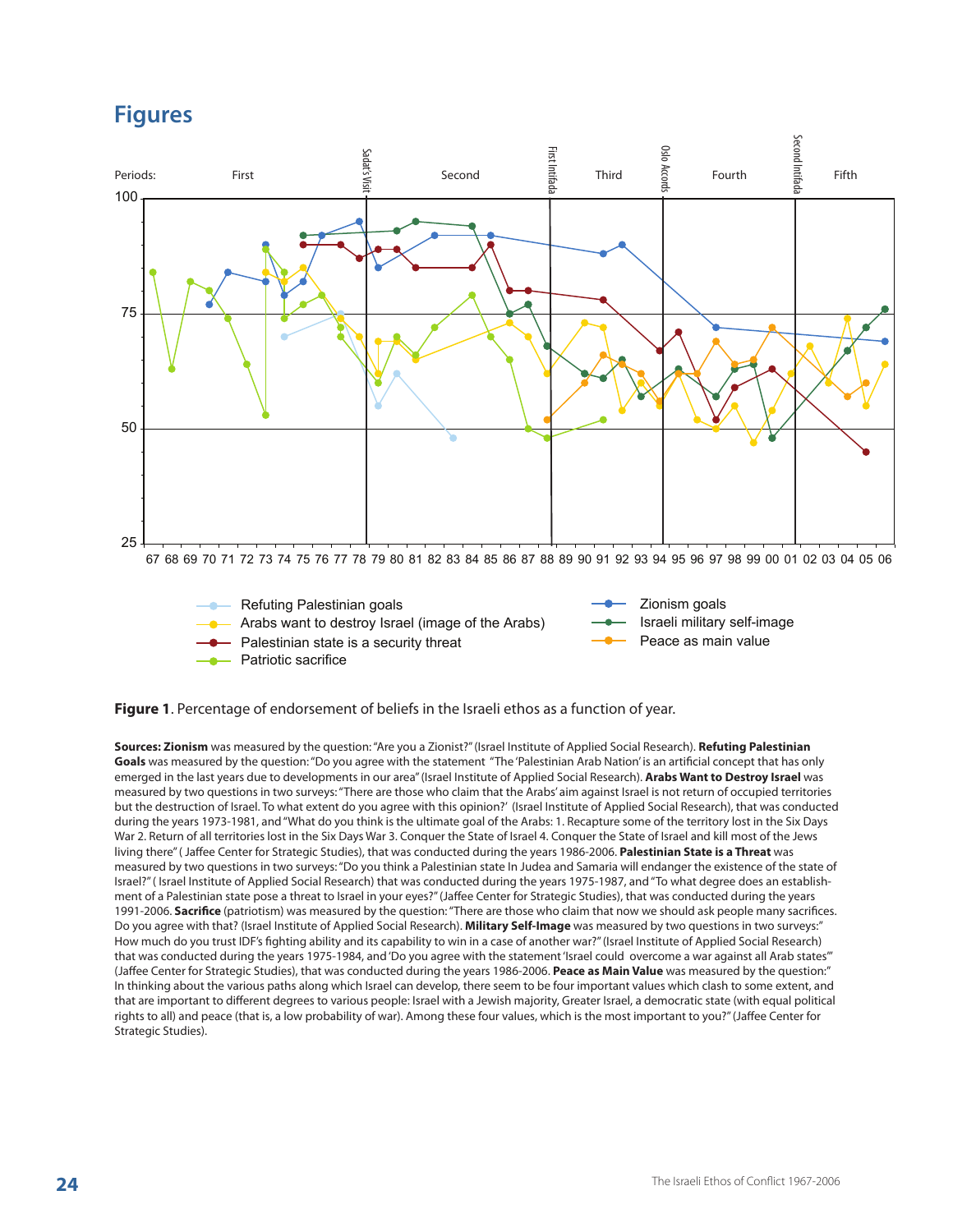

**Figure 2**. Percentage opposing creation of a Palestinian state as a function of year.

**Sources: Israel should not accept Palestinian state:** Israel Institute of Applied Social Research. **Israel should oppose Palestinian state**: Jaffee Center for Strategic Studies. **Disagree with the establishment of a Palestinian state**: Israel Institute of Applied Social Research.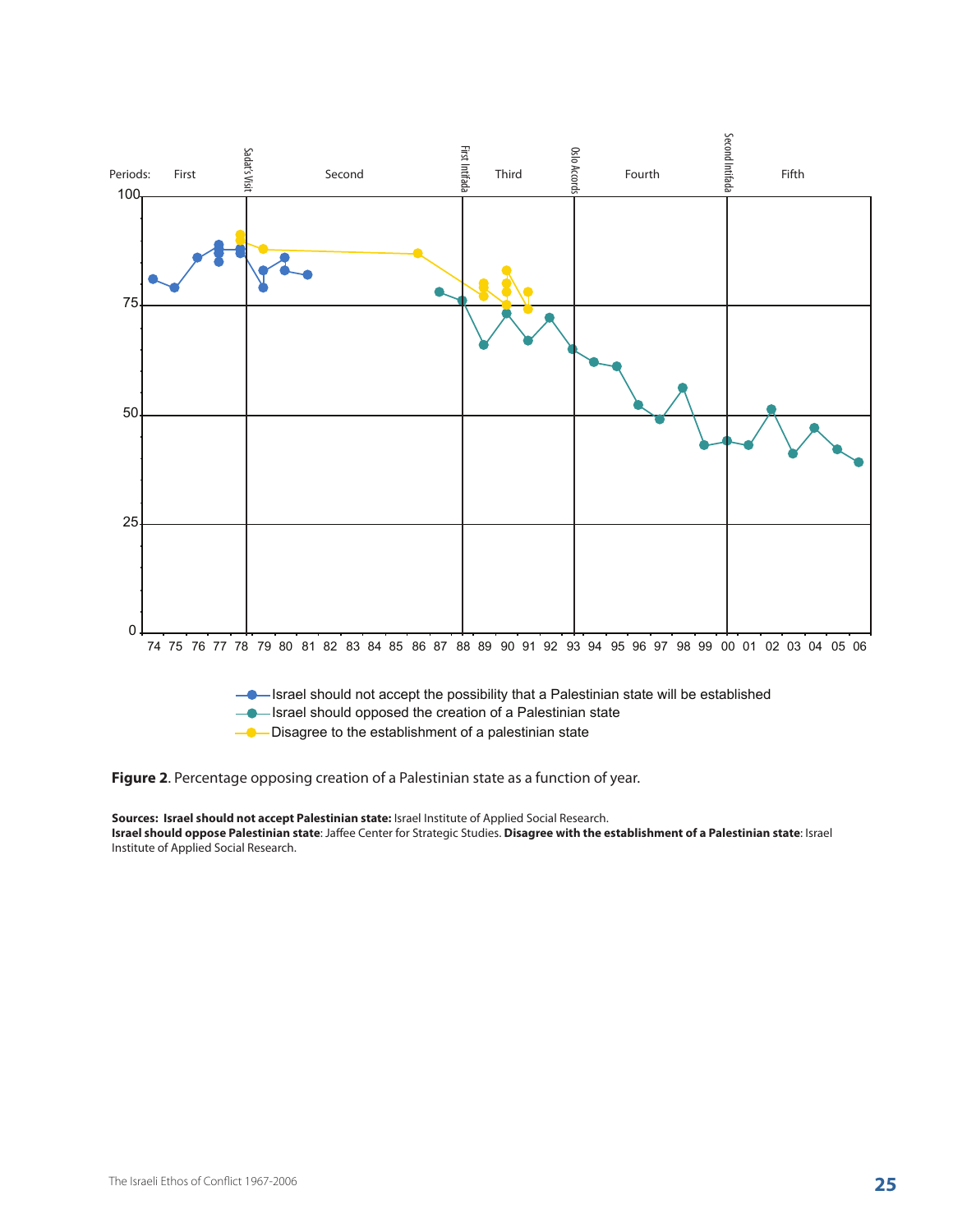

 $\rightarrow$  There is a chance for peace in the next three years

**Figure 3**. Percentage agreeing that there is a chance for peace as a function of year.

**Sources:** Jaffee Center for Strategic Studies.